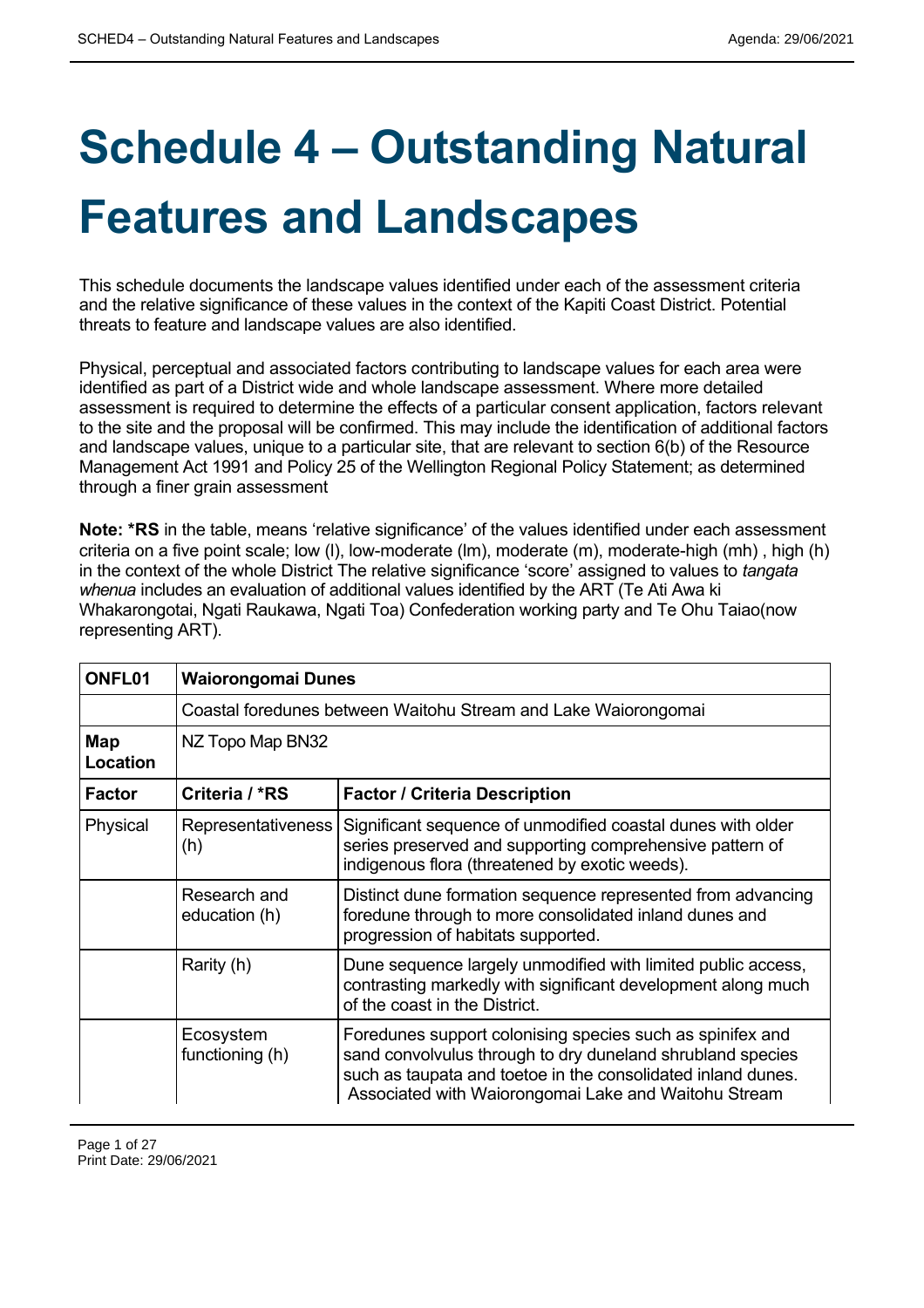|                       |                                       | mouth and wilderness beach areas that support populations of<br>seabirds and waders such as banded dotterel, pied stilt, white<br>faced heron and spur-winged plover.                                                                                                                                                                                                            |
|-----------------------|---------------------------------------|----------------------------------------------------------------------------------------------------------------------------------------------------------------------------------------------------------------------------------------------------------------------------------------------------------------------------------------------------------------------------------|
| Perceptual            | Coherence (h)                         | Significant dune sequence over 20km expressive of distinct<br>dune formation sequence with indigenous vegetation patterns<br>responding to varying exposure to coastal conditions and soil<br>formation                                                                                                                                                                          |
| Perceptual            | Memorability (h)                      | The area is memorable due to the presence of water, fauna,<br>coastal influences and expansive views including landmark<br>features of Kapiti Island and prominent peaks of the Tararua<br>ranges.                                                                                                                                                                               |
|                       | Aesthetic<br>paradigm (h)             | Picturesque qualities with dunes framing views along the coast<br>and reinforced by sense of openness and 'wilderness' and by<br>the views this area affords of the steep northern cliffs of Kapiti<br>Island and the prominent peaks of the Tararuas.                                                                                                                           |
|                       | Naturalness (h)                       | A high degree of natural character is associated with dynamic<br>land formation processes and populations of indigenous fauna.<br>Perceptions of natural character are enhanced by the areas<br>relative isolation, limited public access and the undeveloped<br>nature of adjacent land with exotic forestry contributing to<br>enclosure and perceptions of 'cultured' nature. |
|                       | Expressiveness /<br>legibility (h)    | Dune sequence forms a distinct landmark at the northern edge<br>of the District over a substantive section of the coast. Context<br>for expansive views of some of the more prominent peaks in the<br>inland ranges, including the twin peaks of Mitre, the northern<br>coast of Kapiti Island and the foreland and peak of Mt Taranaki.                                         |
|                       | Transient values (h)                  | Transient values are an important characteristic of this,<br>reflecting coastal processes, ongoing dune formation<br>processes, varying (salt and fresh) water levels and the<br>migratory patterns of avifauna and fish species.                                                                                                                                                |
| Associative Shared or | recognised<br>values (m)              | The dunes form the backdrop to an important 'wilderness'<br>recreation resource; for surf casting species and shell fish<br>gathering as well as horse riding/walking with 4WD access<br>permitted to the beach beyond the stream mouths. Minor tracks<br>through the farmland provide adjacent landowners with 'private'<br>beach access.                                       |
|                       | Values to tangata<br>whenua $(m)$     | Associated with coastal transportation routes and wetland food<br>gathering sites along the coast. Ongoing links indicated by<br>named waterways at the edges of the dune sequence and<br>continued land ownership around Waiorongomai-the most<br>significant in the District.                                                                                                  |
| Associative           | <b>Historical</b><br>Associations (m) | Part of the Old Coach Road beach highway and context for<br>early productive land use with surrounding exotic forestry<br>plantations some of the most significant areas in the District.                                                                                                                                                                                        |
| Potential<br>threats  |                                       | Climate change, coastal erosion, increased public/vehicle<br>access, [residential] development typologies including effects<br>on existing rural outlook, pest/weed populations.                                                                                                                                                                                                 |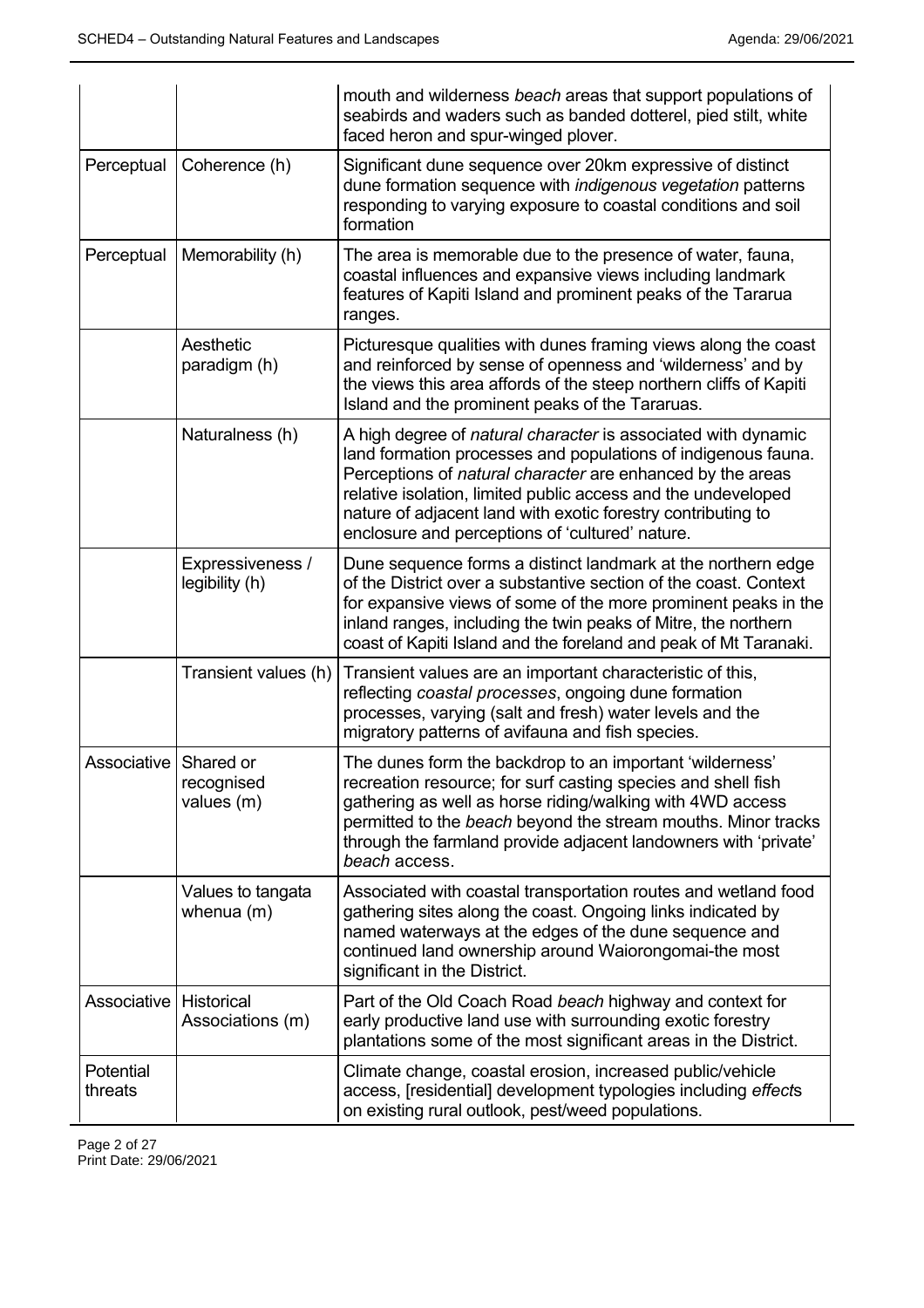| ONFL <sub>02</sub> | <b>Otaki River Mouth</b>                                                    |                                                                                                                                                                                                                                                                                                                                                                                                                                                                                                                                                                                     |
|--------------------|-----------------------------------------------------------------------------|-------------------------------------------------------------------------------------------------------------------------------------------------------------------------------------------------------------------------------------------------------------------------------------------------------------------------------------------------------------------------------------------------------------------------------------------------------------------------------------------------------------------------------------------------------------------------------------|
|                    | Ōtaki River Mouth and the adjacent wetland, lagoon and beach ridge features |                                                                                                                                                                                                                                                                                                                                                                                                                                                                                                                                                                                     |
| Map<br>Location    | NZ Topo Map BN32                                                            |                                                                                                                                                                                                                                                                                                                                                                                                                                                                                                                                                                                     |
| <b>Factor</b>      | Criteria / *RS                                                              | <b>Factor / Criteria Description</b>                                                                                                                                                                                                                                                                                                                                                                                                                                                                                                                                                |
| Physical           | Representativeness<br>(mh)                                                  | Otaki River mouth expresses both coastal and alluvial<br>processes. It is the largest river mouth in the sequence of<br>waterways that mark the coast of the District. The landforms<br>are typical of a braided river, although modified by preferred<br>alignment and excavation to reduce flood hazards with shifting<br>gravel banks, small areas of salt marsh, brackish lagoons and<br>wetlands confined behind outflow gravels and adjacent dunes.                                                                                                                           |
| Physical           | Research and<br>education (mh)                                              | Localised beach ridges to the south of the outlet demonstrate<br>the confluence of coarser river gravels from Ōtaki River and<br>finer materials from the north that have been deposited by<br>coastal processes (influenced by vehicle access). The flood<br>plain management plan, including periodic cutting of the river<br>mouth, is balanced with initiatives to preserve and enhance<br>ecological, recreational and heritage values.                                                                                                                                        |
|                    | Rarity (mh)                                                                 | Wetland and estuarine habitat is under-represented nationally<br>and recognised as a threatened environment.                                                                                                                                                                                                                                                                                                                                                                                                                                                                        |
|                    | Ecosystem<br>functioning (mh)                                               | Small area of indigenous flora with patterns influenced by flood<br>control measures, run off, naturalising exotic species and public<br>access (including vehicular traffic). The varying landforms,<br>water levels and exposure to the coast establish a diverse<br>range of habitats important for fauna (but not nesting sites) that<br>move between sea, river and land, including migratory birds and<br>fish (e.g. caspian tern and long fin eel and banded dotterel) and<br>forms part of the Otaki River habitat corridor, that extends from<br>the mountains to the sea. |
| Perceptual         | Coherence (mh)                                                              | Although modified by occasional flood protection works, access<br>tracks and pastoral landuse, land formation processes are<br>clearly expressed and limit/define cultural activities including<br>access across the river mouth.                                                                                                                                                                                                                                                                                                                                                   |
|                    | Memorability (mh)                                                           | The landscape is memorable due to the presence of water,<br>fauna, coastal influences and expansive views including<br>landmark features of Kapiti Island and prominent peaks of the<br>Tararua ranges.                                                                                                                                                                                                                                                                                                                                                                             |
|                    | Aesthetic<br>paradigm (mh)                                                  | Sublime qualities are afforded by the sense of remoteness,<br>openness and 'wilderness' and by the views this area affords of<br>the steep northern cliffs of Kapiti Island and the prominent peaks<br>of the Tararuas.                                                                                                                                                                                                                                                                                                                                                             |
| Perceptual         | Naturalness (mh)                                                            | A moderate-high degree of natural character is associated with<br>dynamic land formation processes and populations of                                                                                                                                                                                                                                                                                                                                                                                                                                                               |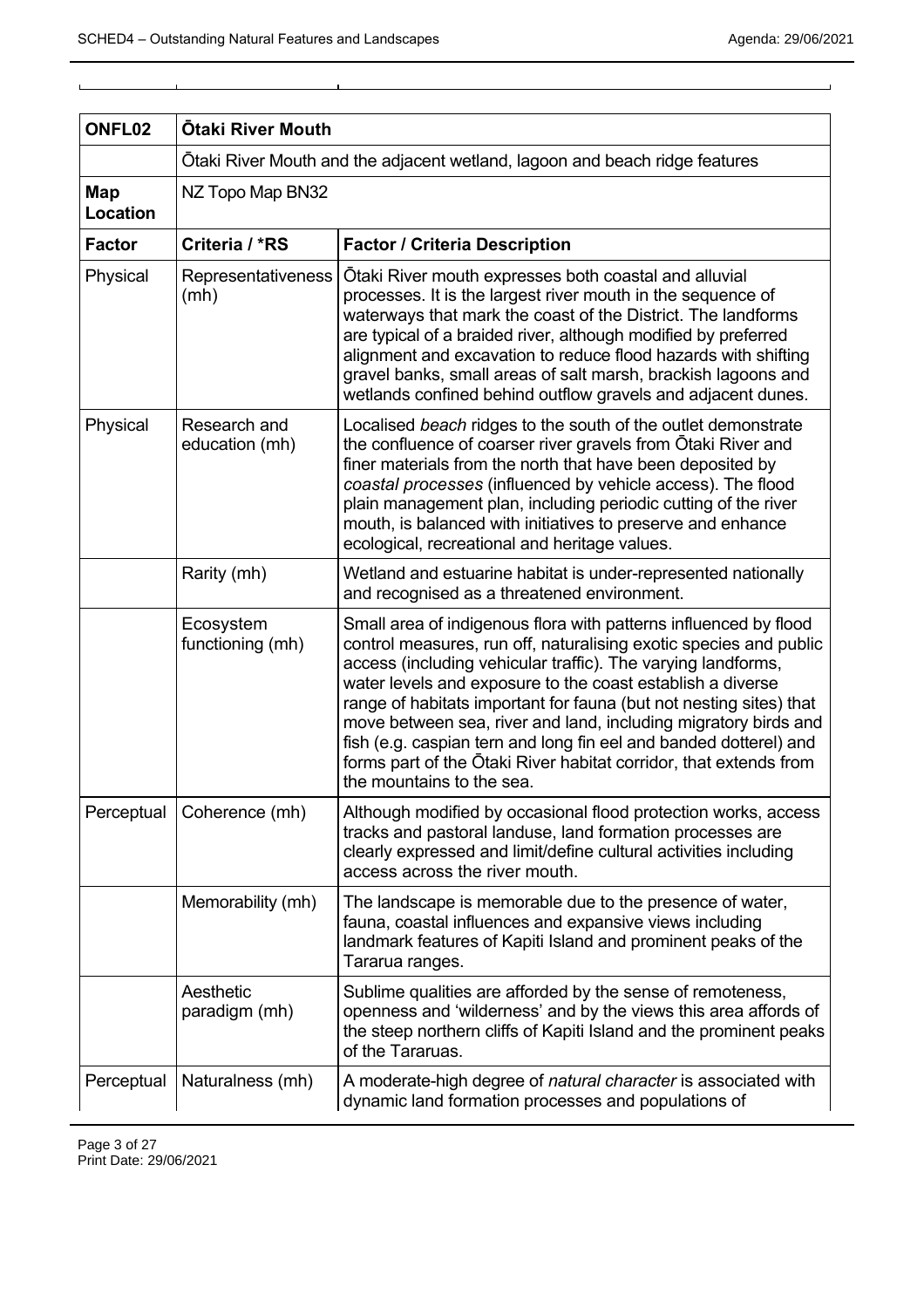|                         |                                               | indigenous fauna. Perceptions of natural character are<br>enhanced by the areas relative isolation, access via gravel<br>roads and the undeveloped nature of the coast south of the<br>estuary.                                                                                                                                                                                                                                                                                                                                                                                                                                                                                                                                                                                                                                                                                                                                                                                                                                                                                                                                                                                                                                                                                                                   |
|-------------------------|-----------------------------------------------|-------------------------------------------------------------------------------------------------------------------------------------------------------------------------------------------------------------------------------------------------------------------------------------------------------------------------------------------------------------------------------------------------------------------------------------------------------------------------------------------------------------------------------------------------------------------------------------------------------------------------------------------------------------------------------------------------------------------------------------------------------------------------------------------------------------------------------------------------------------------------------------------------------------------------------------------------------------------------------------------------------------------------------------------------------------------------------------------------------------------------------------------------------------------------------------------------------------------------------------------------------------------------------------------------------------------|
|                         | Expressiveness /<br>legibility (h)            | Otaki River mouth is expressive of both coastal and alluvial<br>processes. It forms an important landmark along the foreshore<br>and context for expansive views of some of the more prominent<br>peaks in the inland ranges, including the twin peaks of Mitre, the<br>northern coast of Kapiti Island and the foreland and peak of Mt<br>Taranaki.                                                                                                                                                                                                                                                                                                                                                                                                                                                                                                                                                                                                                                                                                                                                                                                                                                                                                                                                                              |
|                         | Transient values (h)                          | Transient values are an important characteristic of this<br>landscape, reflecting both coastal and alluvial processes,<br>varying (salt and fresh) water levels and the migratory patterns<br>of avifauna and fish species.                                                                                                                                                                                                                                                                                                                                                                                                                                                                                                                                                                                                                                                                                                                                                                                                                                                                                                                                                                                                                                                                                       |
| Associative   Shared or | recognised<br>values (h)                      | Majority area is zoned as part of the Otaki River corridor;<br>important flood control area, with regular excavation preserving<br>unimpeded flows out to sea and preventing natural migration of<br>the river mouth to the south. North and south stop banks with<br>flood gates are located at the edges of the estuary at Rangiruru<br>and Katihuku. Other features recognised in the District Plan<br>include the 70 ha heritage ecosite 'river mouth - estuarine<br>wetland' (regional significance). Beach ridges to the south of the<br>river mouth are recognised by the NZ Geological Society (of<br>regional significance) and much of the estuary is identified by<br>Department of Conservation as a threatened environment.<br>Ecological values are recognised and enhanced by local<br>community groups, such as Friends of the Otaki River with a<br>current focus on planting along the northern bank of the estuary.<br>The area is an important recreation resource; for floundering,<br>white baiting, surf casting species and shell fish gathering as<br>well as horse riding with 4WD access to permitted areas north<br>and south of the river mouth. The river mouth offers access to<br>the north and south bank tracks of the wider Otaki River CWB<br>resource, also used by anglers. |
|                         | Associative   Values to tangata<br>whenua (h) | The area is the context for a substantive sequence of historical<br>pa sites at the river mouth; Ōtaki , Waro-te-Rehunga and<br>Katihiku on southern banks and Pakutuku and Rangiruru on the<br>northern banks. Historic lagoons (Whakapawaewae) were<br>important mahinga kai with eel weirs connected to Te<br>Rauparaha. Use as a sea and freshwater fishery continue,<br>although degraded by intensive land use and the modification of<br>waterways. Otaki River, including the river mouth, is also<br>important a defining awa; associated with whakapapa and<br>hapū boundaries. Ongoing association indicated by continued<br>land ownership along the southern banks of the river.                                                                                                                                                                                                                                                                                                                                                                                                                                                                                                                                                                                                                     |
|                         | <b>Historical</b><br>associations (h)         | The area was an important early transportation node, for both<br>Māori and early Europeans, including a historic ferry crossing<br>and a hotel associated with the Old Coach Rd along the beach.<br>The River mouth is well known in terms of the 'City of Auckland'                                                                                                                                                                                                                                                                                                                                                                                                                                                                                                                                                                                                                                                                                                                                                                                                                                                                                                                                                                                                                                              |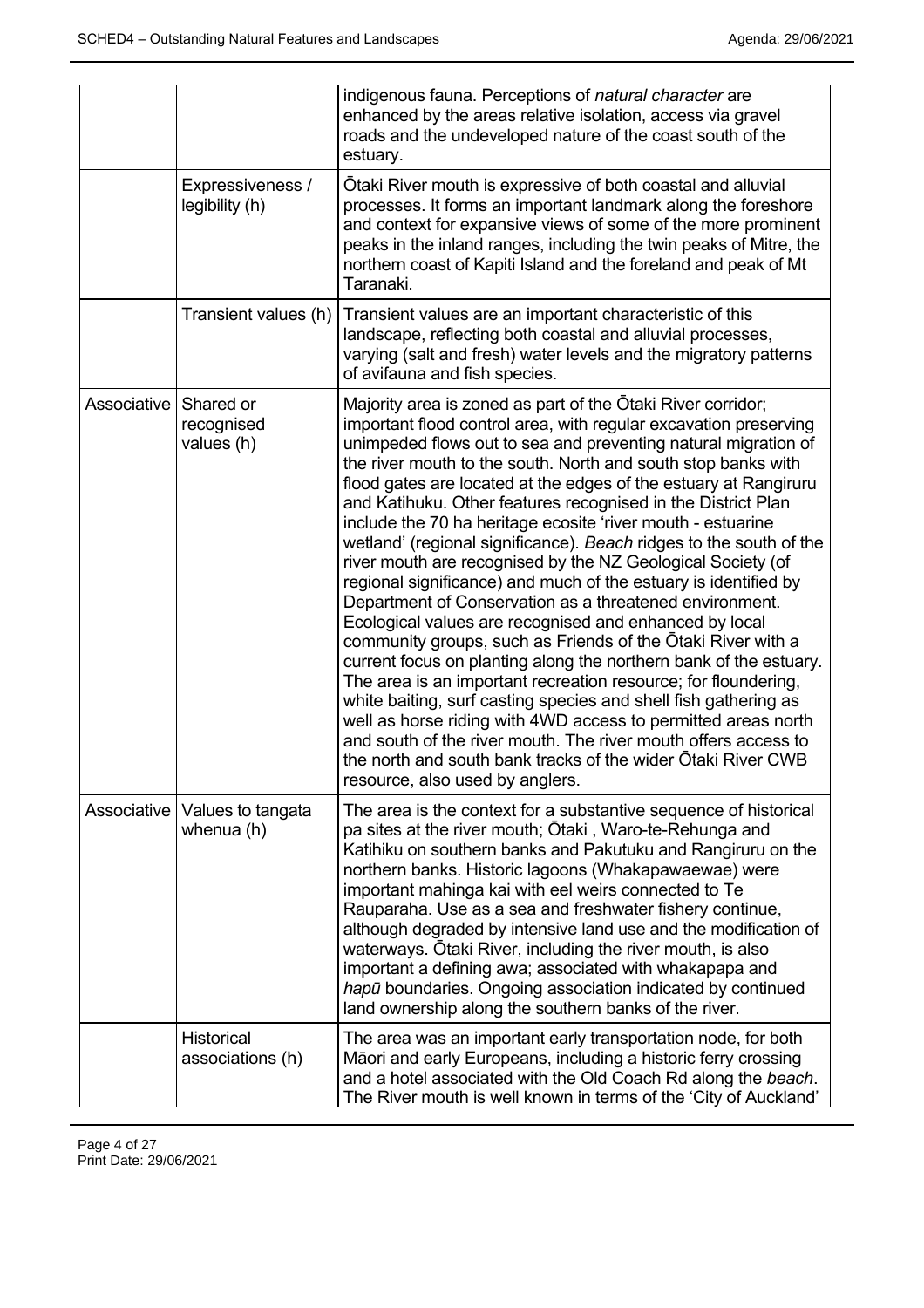|                      | ship wreck of 1878 with a memorial located at the end of<br>Rangiuru Road.                                                                                                                                                        |
|----------------------|-----------------------------------------------------------------------------------------------------------------------------------------------------------------------------------------------------------------------------------|
| Potential<br>threats | Flood management, climate change, coastal erosion,<br>catchment management, increased public/vehicle access,<br>[residential] development along the edges including effects on<br>existing rural outlook, pest /weed populations. |

| ONFL03          | <b>Otaki River Gorge</b>                                                      |                                                                                                                                                                                                                                                                                                                                                                                                                                                                                                                                                             |
|-----------------|-------------------------------------------------------------------------------|-------------------------------------------------------------------------------------------------------------------------------------------------------------------------------------------------------------------------------------------------------------------------------------------------------------------------------------------------------------------------------------------------------------------------------------------------------------------------------------------------------------------------------------------------------------|
|                 | Ōtaki River Gorge from the 'Big Bend' to the edge of the Tararua Forest Park. |                                                                                                                                                                                                                                                                                                                                                                                                                                                                                                                                                             |
| Map<br>Location | NZ Topo Map BN33 and BP33                                                     |                                                                                                                                                                                                                                                                                                                                                                                                                                                                                                                                                             |
| <b>Factor</b>   | Criteria / *RS                                                                | <b>Factor / Criteria Description</b>                                                                                                                                                                                                                                                                                                                                                                                                                                                                                                                        |
| Physical        | <b>Representativeness</b><br>(h)                                              | The incised river gorge and narrow sinuous terraces are<br>expressive of both alluvial processes created as a result of the<br>river cutting down through aggradation gravels and underlying<br>greywacke. Banks also feature large scale slip and slump<br>erosion. The associated remnant and regenerating indigenous<br>forest, is characteristic of much of the Tararua foothills<br>historically and includes species the kamahi ecodomain with<br>pockets of Nikau in frost free gullies.                                                             |
| Physical        | Research and<br>education (h)                                                 | Alluvial processes, incised river gorge, expressive of<br>accelerated erosion processes during last Ice Age. Triassic<br>montis (fossil) bearing rocks have been identified in the Otaki<br>River, downstream from the Pukehinau Stream.                                                                                                                                                                                                                                                                                                                    |
|                 | Rarity (h)                                                                    | Indigenous vegetation patterns across much of the surrounding<br>foothills have been cleared by native timber milling and then<br>farming practices. Forest remnants near the edges of the gorge<br>include lowest altitudinal extent of black beech in the Tararua<br>ranges                                                                                                                                                                                                                                                                               |
|                 | Ecosystem<br>functioning (h)                                                  | The area is an important part of the Otaki River corridor that<br>links the habitats of the mountains to the sea. Along the steep<br>faces of the river system a significant pattern of regenerating<br>bush has been retained including kamahi, rewarewa, five finger<br>and tree fern, with remnant tawa, northern rata and rimu and<br>nikau clusters in moist, frost free areas. The fresh water values<br>are relatively high with the river and its tributaries important for<br>both indigenous fish and introduced species, such as brown<br>trout. |
| Perceptual      | Coherence (h)                                                                 | Landforms in the gorge are largely unmodified and outside the<br>river corridor (flood hazard management) zone. Topography<br>and geomorphology are reinforced by indigenous vegetation<br>retained and the alignment of the Otaki Gorge road.                                                                                                                                                                                                                                                                                                              |
|                 | Memorability (h)                                                              | This section of the Ōtaki River is a memorable feature due to<br>the presence of water and its more dynamic qualities, the<br>prominent cliffs and the contrasting areas of enclosure and<br>openness that are punctuated by framed views of named                                                                                                                                                                                                                                                                                                          |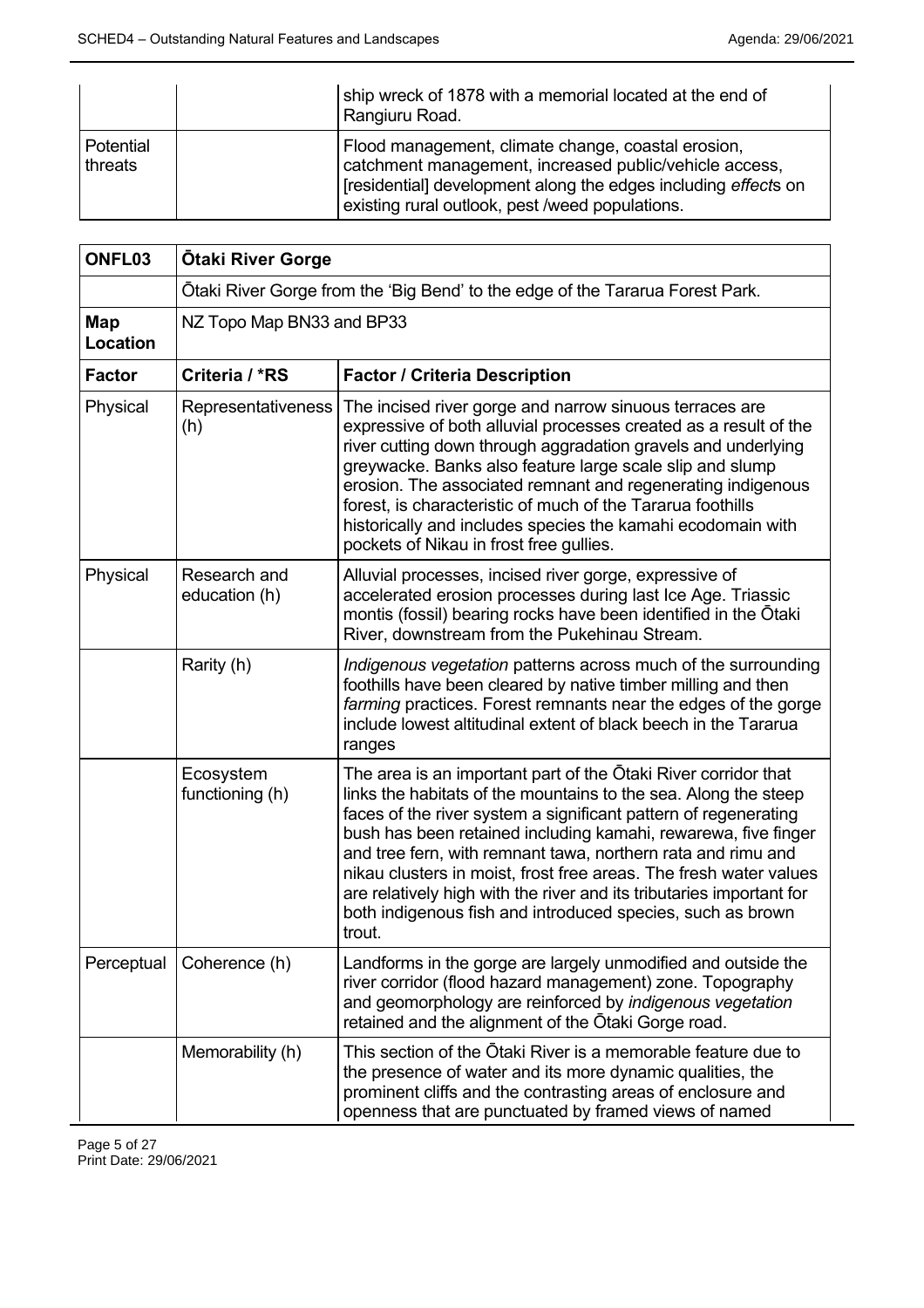|             |                                       | peaks.                                                                                                                                                                                                                                                                                                                                                                                                                                                                                                                                                                                                                                                                                                                                                                                                                                                                                                                                                                                                                                                                                                                                                                                                                                               |
|-------------|---------------------------------------|------------------------------------------------------------------------------------------------------------------------------------------------------------------------------------------------------------------------------------------------------------------------------------------------------------------------------------------------------------------------------------------------------------------------------------------------------------------------------------------------------------------------------------------------------------------------------------------------------------------------------------------------------------------------------------------------------------------------------------------------------------------------------------------------------------------------------------------------------------------------------------------------------------------------------------------------------------------------------------------------------------------------------------------------------------------------------------------------------------------------------------------------------------------------------------------------------------------------------------------------------|
|             | Aesthetic<br>paradigm (h)             | The area possesses picturesque qualities relating to the<br>sequence of confined views along the river bank including<br>pockets of 'wilderness' and prominent foothill peaks such as<br>Waitatapia.                                                                                                                                                                                                                                                                                                                                                                                                                                                                                                                                                                                                                                                                                                                                                                                                                                                                                                                                                                                                                                                 |
|             | Naturalness (h)                       | A moderate-high degree of natural character is associated with<br>this feature. Natural patterns of landform, land cover and<br>hydrology are clearly identifiable and are less modified inland,<br>particularly along the immediate margins of the river.<br>Perceptions of natural character are enhanced within the river<br>corridor, where the prominent banks and remnant/regenerating<br>indigenous vegetation confines views and contributes to a<br>'wilderness' experience. Patterns of settlement are sparse<br>(although new subdivision is evident), with buildings often<br>obscured by landform and vegetation                                                                                                                                                                                                                                                                                                                                                                                                                                                                                                                                                                                                                        |
|             | Expressiveness /<br>legibility (h)    | The feature landscape is expressive of alluvial geomorphology.<br>The incised gorge marks a navigable path up into the mountains<br>that are punctuated by a sequence of views that feature known<br>landmarks such as Waitatapia.                                                                                                                                                                                                                                                                                                                                                                                                                                                                                                                                                                                                                                                                                                                                                                                                                                                                                                                                                                                                                   |
|             | <b>Transient</b><br>values (m)        | Transient values are associated with flood events and the<br>migratory patterns of fish species.                                                                                                                                                                                                                                                                                                                                                                                                                                                                                                                                                                                                                                                                                                                                                                                                                                                                                                                                                                                                                                                                                                                                                     |
| Associative | Shared or<br>recognised<br>values (h) | Features recognised in the District Plan include heritage<br>ecosites: at Waiohanga Road Bush and the small secondary<br>forest of makomako and kamahi near suspension bridge and<br>areas of kamahi-podocarp forest that extend beyond the<br>Department of Conservation boundary to the edges of the river.<br>These remnants form part of the wider Tararua Forest and are<br>an important biodiversity resource for the lower north island and<br>play a crucial role in conserving water quality and supply, and<br>minimising flood risk to the surrounding lowland. The area is an<br>important tourism and recreation resource, for trout fishing,<br>rafting and kayaking. It is the gateway to the Tararua Forest<br>Park, including the iconic southern crossing. Fossil bearing<br>rocks near Pukehinau Stream are recognised by NZ Geological<br>Society (regional significance). Stone walls at Shields Flat are<br>recognised by the NZ Archaeological Society and as a<br>Department of Conservation reserve. The catchment provides<br>potable water for Otaki, Te Horo and Hautere residents.<br>Terraces and lower slopes of hills valued as a place of<br>settlement; as illustrated by recent rural-residential<br>development. |
|             | Values to tangata<br>whenua (m)       | An important transport route historically; gateway to the Tararua<br>southern crossing and forest resources used by lowland<br>settlements. Defining awa; important in terms of whakapapa<br>and hapu boundaries and fresh water values.                                                                                                                                                                                                                                                                                                                                                                                                                                                                                                                                                                                                                                                                                                                                                                                                                                                                                                                                                                                                             |
|             | Historical<br>associations (h)        | The area is associated with early European settlement, timber<br>milling sites (Tiritea Mill Company) and productive landuse<br>including the Shields Flat settlement (now Department of                                                                                                                                                                                                                                                                                                                                                                                                                                                                                                                                                                                                                                                                                                                                                                                                                                                                                                                                                                                                                                                             |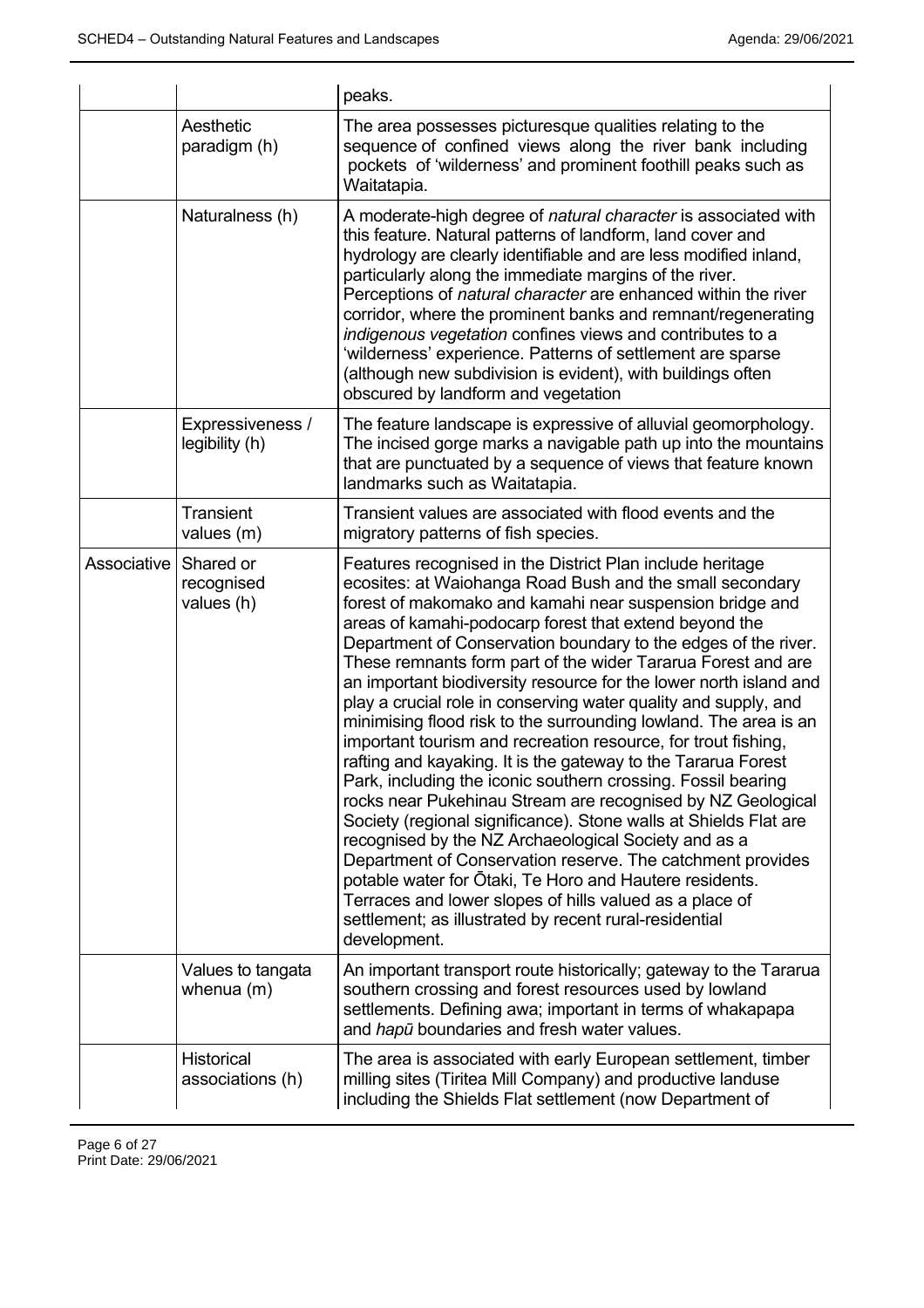|                      | Conservation Reserve) with stone wall relics from the<br>depression era. Technically difficult road and bridge<br>construction linked to these activities (e.g. Devils Elbow) that<br>reflect the underlying topography and geomorphology. The<br>gorge is also associated with early tramping club initiatives as<br>the gateway to the Tararua ranges; Tararua Tramping Club<br>established in 1919. |
|----------------------|--------------------------------------------------------------------------------------------------------------------------------------------------------------------------------------------------------------------------------------------------------------------------------------------------------------------------------------------------------------------------------------------------------|
| Potential<br>threats | Catchment/fresh water value management, pest populations,<br>indigenous vegetation clearance, earthworks- including tracks,<br>quarrying, [residential] development typologies, location and<br>density, roading upgrades.                                                                                                                                                                             |

| <b>The Tararua Ranges</b>                                                                                            |                                                                                                                                                                                                                                                                                                                                                                                                                                                                                                                            |
|----------------------------------------------------------------------------------------------------------------------|----------------------------------------------------------------------------------------------------------------------------------------------------------------------------------------------------------------------------------------------------------------------------------------------------------------------------------------------------------------------------------------------------------------------------------------------------------------------------------------------------------------------------|
| The main range and forested foothills of the Tararuas that run along the eastern<br>boundary of the entire District. |                                                                                                                                                                                                                                                                                                                                                                                                                                                                                                                            |
| NZ Topo Map BP33 and BN33                                                                                            |                                                                                                                                                                                                                                                                                                                                                                                                                                                                                                                            |
| Criteria / *RS                                                                                                       | <b>Factor / Criteria Description</b>                                                                                                                                                                                                                                                                                                                                                                                                                                                                                       |
| Representativeness<br>(h)                                                                                            | The ranges are expressive of the Wellington and Ohariu faults.<br>They are comprised of uplifted Torlesse supergroup greywacke,<br>with prominent peaks above 1500 metres. They consist of the<br>oldest geological elements in the District. Significant areas of<br>indigenous vegetation have been retained in this landscape<br>including primary forest with montane to kamahi ecodomains<br>represented.                                                                                                             |
| Research and<br>education (h)                                                                                        | The landforms are expressive of tectonic uplift, minor glacial<br>activity, as well as alluvial and colluvial processes. The ranges<br>support significant areas of original alpine tussock grasslands<br>(above 1000 metres), montane beech and podocarp/tawa and<br>podocarp/kamahi forest with remnants of loess influenced<br>lowland tawa-nikau forest. These areas support rare and<br>endangered indigenous fauna with a small area managed as<br>part of Project Kaka (commenced 2010) inland from Ōtaki<br>Forks. |
| Rarity (h)                                                                                                           | The area provides habitat for threatened species including kaka,<br>kakariki, falcon, long tailed bat, potentially the lesser short tailed<br>bat and invertebrates that are rare on the mainland.                                                                                                                                                                                                                                                                                                                         |
| Ecosystem<br>functioning (h)                                                                                         | The ranges provide the most diverse range of habitats from hill<br>country to sub alpine in the lower north island. They are also an<br>important water catchment for major rivers, including the Otaki<br>and the Waikanae Rivers.                                                                                                                                                                                                                                                                                        |
| Coherence (h)                                                                                                        | Distinct north east tending ridge line, with a sequence of<br>identifiable peaks, spurs and lowers foothills along the full extent<br>of the District. Landforms are predominately unmodified, with<br>vegetation patterns clearly expressive of varying soil conditions<br>and distinct altitudinal zones.                                                                                                                                                                                                                |
|                                                                                                                      |                                                                                                                                                                                                                                                                                                                                                                                                                                                                                                                            |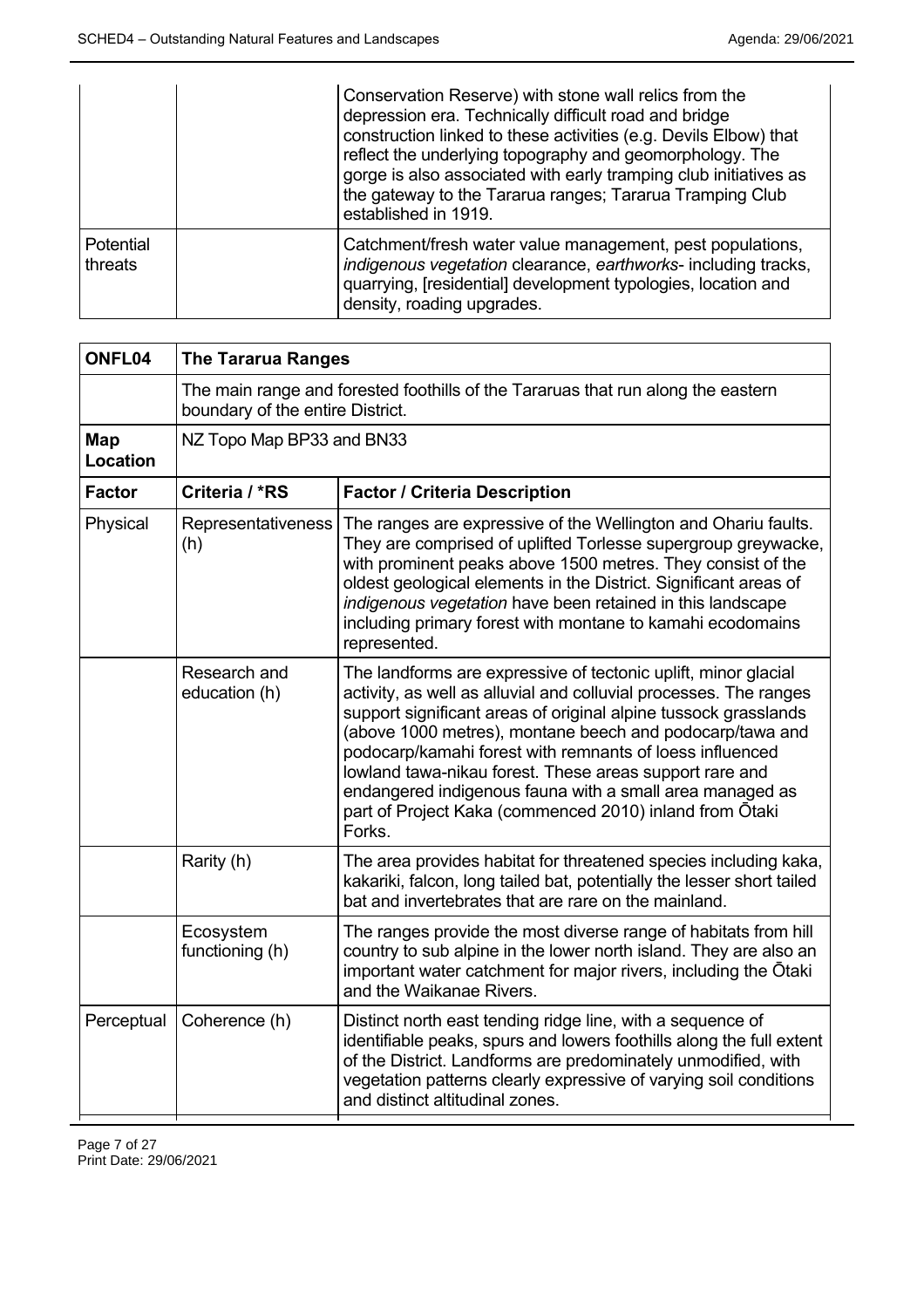|             | Memorability (h)                      | A highly memorable landscape due to the extent and<br>prominence of the landforms that form a continuous backdrop<br>to the District that are often highlighted by snow in the winter<br>months. The ranges form a key part of the District's identity, as<br>a dramatic backdrop and physical marker of the eastern<br>boundary.                                                                                                                                                                                                                                                                                                                                                                                                                                                |
|-------------|---------------------------------------|----------------------------------------------------------------------------------------------------------------------------------------------------------------------------------------------------------------------------------------------------------------------------------------------------------------------------------------------------------------------------------------------------------------------------------------------------------------------------------------------------------------------------------------------------------------------------------------------------------------------------------------------------------------------------------------------------------------------------------------------------------------------------------|
|             | Aesthetic<br>paradigm (h)             | The ranges have strong picturesque qualities, with elements<br>contributing to a sequence of fore, mid and background views.<br>The upper ranges and extent of indigenous vegetation approach<br>the sublime through the obvious predominance of nature over<br>cultural influences, their 'awe inspiring' scale and the real risks<br>they present to past and present explorers.                                                                                                                                                                                                                                                                                                                                                                                               |
|             | Naturalness (h)                       | Associated with a high degree of natural character, as patterns<br>of landform, landcover and hydrology are largely unmodified and<br>are enhanced by active restoration programmes in the Tararua<br>Forest Park.                                                                                                                                                                                                                                                                                                                                                                                                                                                                                                                                                               |
|             | Expressiveness /<br>legibility (h)    | The ranges are very expressive of tectonic uplift and associated<br>erosion, faulting and alluvial processes with distinct<br>ecodomains. They comprise well known landmarks and a<br>continuous edge to the District.                                                                                                                                                                                                                                                                                                                                                                                                                                                                                                                                                           |
|             | Transient<br>values (mh)              | The higher mountains are often covered in snow during the<br>winter months. The ranges have a defining effect on the<br>weather of the lower north island, as well as the ranging<br>patterns of indigenous fauna, with forest birds more evident in<br>lowland areas following seasonal food sources                                                                                                                                                                                                                                                                                                                                                                                                                                                                            |
| Associative | Shared or<br>recognised<br>values (h) | The majority of the landscape is located within the Tararua<br>Forest Park (established in 1954) and part of the Kaitawa<br>Reserve and is zoned conservation land. Other features<br>identified in the District Plan include: heritage ecosites that<br>extend beyond the boundaries of the park; and heritage relics,<br>that are associated with milling sites at Otaki Forks . This area<br>forms a significant tourism and recreation resource, providing<br>picnic and camping sites, day walks, overnight tramps and<br>hunting areas. The ranges have a significant role in conserving<br>the indigenous biodiversity of the lower North Island and a<br>crucial role in conserving water quality and supply, while<br>minimising flood risk to the surrounding lowland. |
|             | Values to tangata<br>whenua (mh)      | There are different versions of the origin of the name Tararua.<br>The Kahungungu version stems from an ancestor,<br>Rangikaikore, who broke his spear tip (tara) into two (rua) while<br>hunting. The Muaupoko and Rangitane tradition is that the name<br>refers to the two wives of their ancestor explorer, Whatonga.<br>Popular folklore has ascribed the name to two specific<br>topographic features; the dramatic steep double peak on the<br>main range, the Tararua Peaks (officially named Tunui and Tuiti)<br>and the double peak of Mitre, so-called by Europeans because<br>its shape resembled that of a bishop's mitre. Most of the peaks<br>and the main waterways of the Tararuas have Māori names<br>indicating long held associations that have particular   |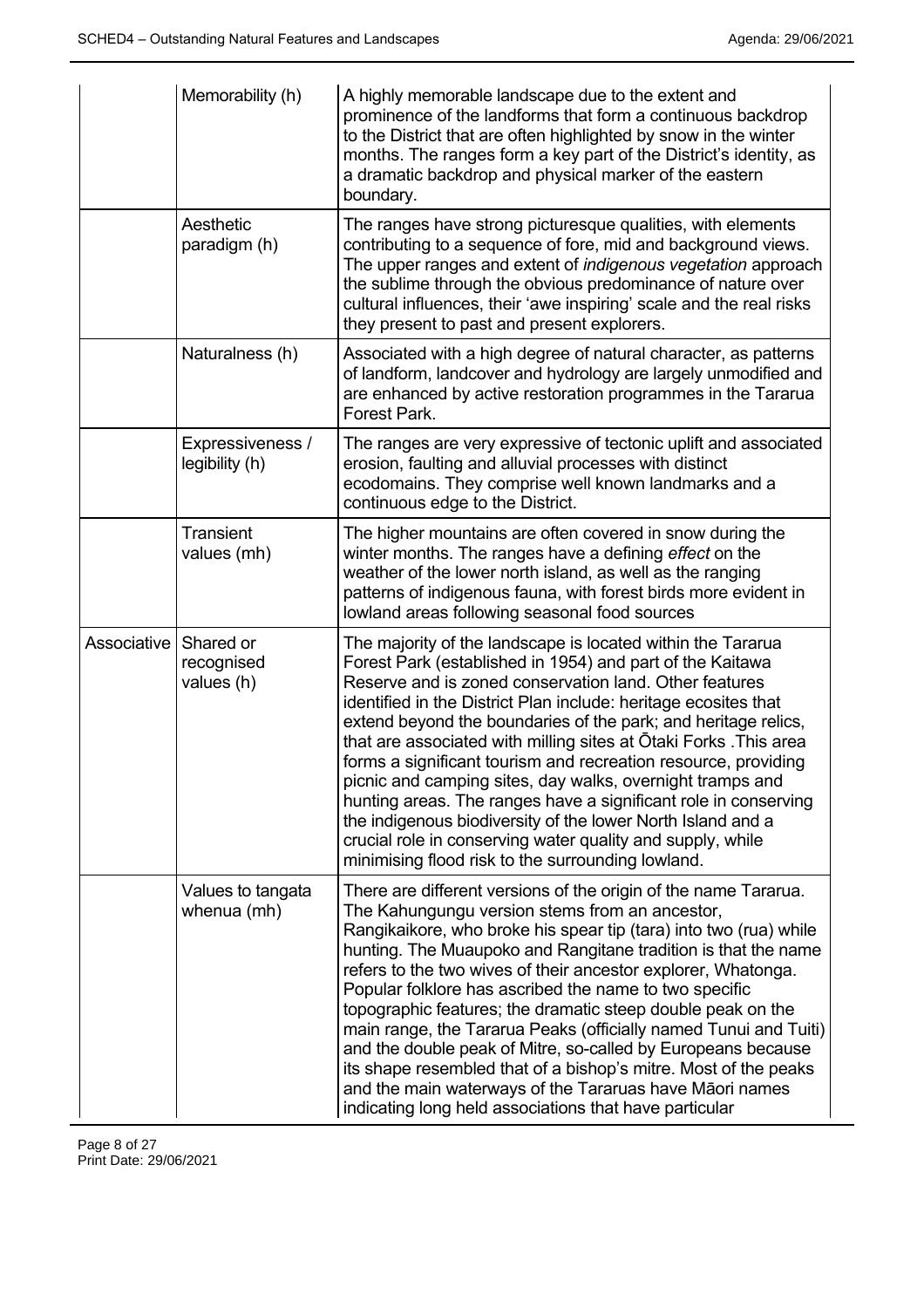|                      |                                       | significance to particular iwi and hapu. Early transportation<br>routes were negotiated through to the Wairarapa across the<br>ranges as evidenced by archaeological records, including<br>adzes, obsidian flakes and umu. Foothills areas and waterways<br>also formed an important historical food and forest resource<br>gathering sites.                                                                                                                                                                                                                                                                                                                                  |
|----------------------|---------------------------------------|-------------------------------------------------------------------------------------------------------------------------------------------------------------------------------------------------------------------------------------------------------------------------------------------------------------------------------------------------------------------------------------------------------------------------------------------------------------------------------------------------------------------------------------------------------------------------------------------------------------------------------------------------------------------------------|
|                      | <b>Historical</b><br>associations (h) | An early traverse route for Māori and Pakeha that spanned the<br>ranges with the 'Southern Crossing' track established by 1912.<br>Peaks were used to triangulate trig points and survey to<br>produce the first maps of the District. Timber milling in the<br>ranges was associated with construction of the main trunk line<br>and settlement patterns in the lowlands. Early explorers are<br>commemorated in the naming of particular peaks and huts (e.g.<br>Field Peak). The Tararua Forest Park was the first (Forest<br>Service) recreation-conservation 'forest park' to be established,<br>with the management passed on to Department of<br>Conservation in 1987. |
| Potential<br>threats |                                       | Earthworks and vegetation removal on rural land, Pest/weed<br>populations, climate change, visitor numbers and potential<br>effects on flora and fauna and fresh water values, [residential]<br>development typologies where access and rural land may<br>permit and in adjacent areas/edges of the landscape.                                                                                                                                                                                                                                                                                                                                                                |

| ONFL05          | Kapiti Islands                                                                                                   |                                                                                                                                                                                                                                                                                                                                                                                                                                                                                                                                                                                                                                                                 |
|-----------------|------------------------------------------------------------------------------------------------------------------|-----------------------------------------------------------------------------------------------------------------------------------------------------------------------------------------------------------------------------------------------------------------------------------------------------------------------------------------------------------------------------------------------------------------------------------------------------------------------------------------------------------------------------------------------------------------------------------------------------------------------------------------------------------------|
|                 | A cluster of offshore islands including Kapiti Island and Tokomapuna, Motoungarara<br>and<br>Tahoramaurea Islets |                                                                                                                                                                                                                                                                                                                                                                                                                                                                                                                                                                                                                                                                 |
| Map<br>Location | NZ Topo Map BN32                                                                                                 |                                                                                                                                                                                                                                                                                                                                                                                                                                                                                                                                                                                                                                                                 |
| <b>Factor</b>   | Criteria / *RS                                                                                                   | <b>Factor / Criteria Description</b>                                                                                                                                                                                                                                                                                                                                                                                                                                                                                                                                                                                                                            |
| Physical        | Representativeness<br>(h)                                                                                        | The islands are expressive of the Wairau Fault. They are<br>comprised of uplifted Torlesse supergroup greywacke, with the<br>prominent western escarpment on the main island rising to 500<br>metres. Indigenous vegetation has regenerated after majority<br>clearance and includes canopy species rata, matai and miro.<br>Patterns are reflective of an exposed coastal environment,<br>altitudinal zones and the absence of possums and rats. Okupe<br>lagoon shelf at the northern tip is representative of uplifted<br>beach ridges and ongoing accumulation of marine shingles.<br>Sea caves in cliffs on the eastern coastline mark past sea<br>levels. |
|                 | Research and<br>education (h)                                                                                    | The islands were once part of the land bridge that extended<br>across the Cook Straight. Kapiti Island is one of the country's<br>most important bird recovery sites, with flora regeneration,<br>release and pest control programmes used to enhance forest,<br>shore and seabird populations. In addition, the marine reserve,<br>established in the 1990s, preserves and enhances fauna in the                                                                                                                                                                                                                                                               |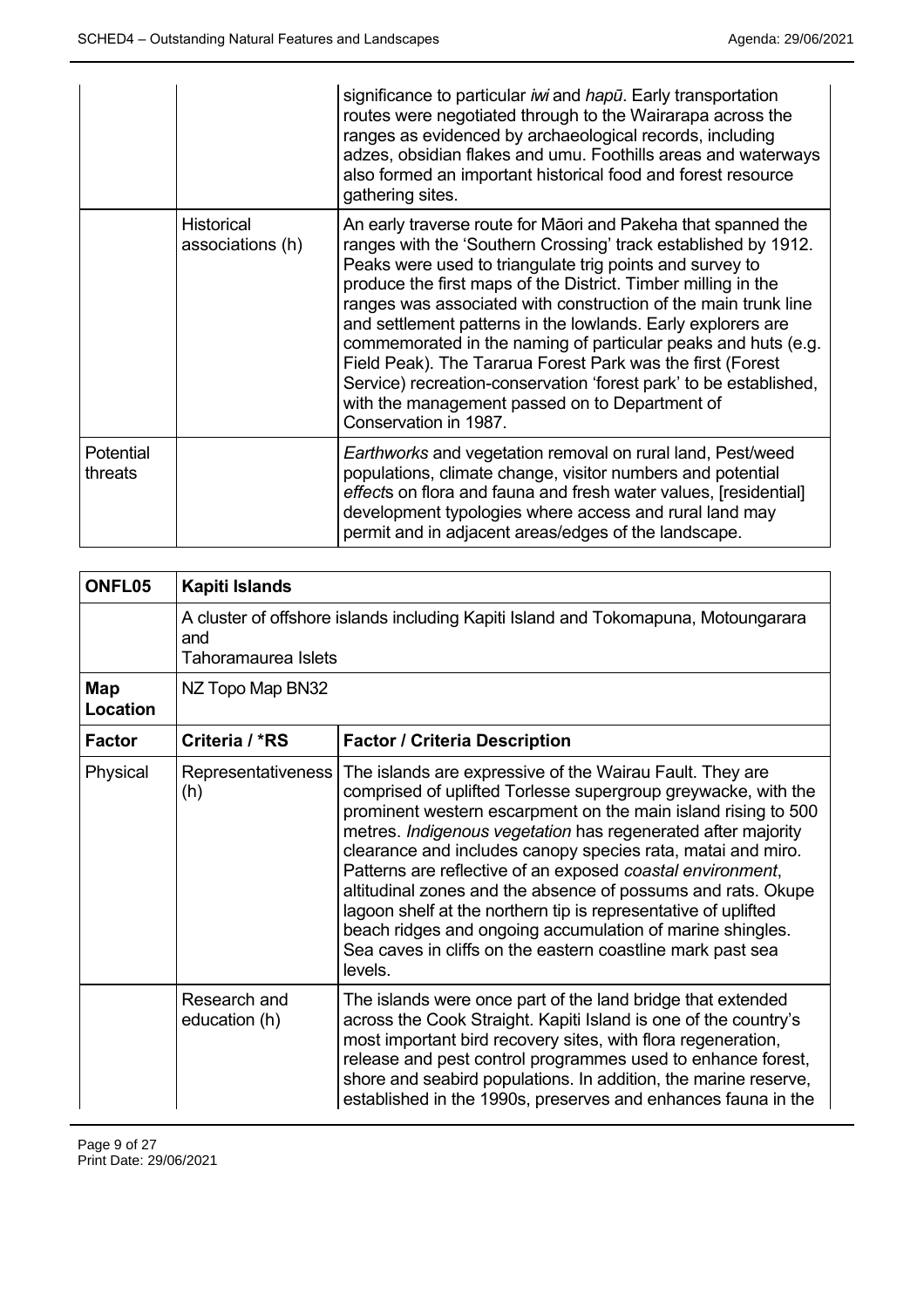|             |                                       | adjacent coastal environment. Conservation and heritage<br>features communicated to all visitors to the reserve.                                                                                                                                                                                                                                                                                                                                                                                                                                                                                                     |
|-------------|---------------------------------------|----------------------------------------------------------------------------------------------------------------------------------------------------------------------------------------------------------------------------------------------------------------------------------------------------------------------------------------------------------------------------------------------------------------------------------------------------------------------------------------------------------------------------------------------------------------------------------------------------------------------|
|             | Rarity (h)                            | The Phyllonite rock belt along east coast of Kapiti Island, and<br>also exposed on Motungarara and Tahoramaurea Islands, is<br>expressive of cataclastic metamorphism not found elsewhere in<br>the District. Kapiti provides habitat for bird populations that are<br>rare (e.g. stitchbird), or extinct on the mainland (e.g. spotted<br>kiwi) and the characteristics of the ephemeral wetland near<br>Okupe Lagoon are uncommon in the District.                                                                                                                                                                 |
|             | Ecosystem<br>functioning (h)          | The majority of Kapiti Island has been managed as a 'preserve<br>for native flora and fauna' and national bird recovery site since<br>1897. Including the marine areas, the Island provides an<br>important link and regeneration/recovery source for indigenous<br>flora and fauna populations on the mainland.                                                                                                                                                                                                                                                                                                     |
| Perceptual  | Coherence (h)                         | Kapiti Island is a distinct landform, with regenerating patterns of<br>flora and fauna expressive of a range of habitats and varying<br>exposure to the coastal environment.                                                                                                                                                                                                                                                                                                                                                                                                                                         |
|             | Memorability (h)                      | It is a highly memorable landscape due to the distinct profile of<br>the Island's ridge line, its location off the coast, and the<br>sequence of views it contributes to along the transportation<br>routes and areas of settlement on the mainland.                                                                                                                                                                                                                                                                                                                                                                 |
|             | Aesthetic<br>paradigm (h)             | Strong picturesque qualities; the island contributes to the mid<br>and background of views from a wide range of public viewpoints<br>in the District. Views are often framed or partially obscured by<br>intervening landform and structures, with a varying sequence<br>established along SH1 and the main arterial roads in the<br>District.                                                                                                                                                                                                                                                                       |
|             | Naturalness (h)                       | The Island has a high degree of natural character, with patterns<br>of landform, landcover and hydrology largely unmodified over<br>the last<br>20 years and enhanced by active restoration programmes.                                                                                                                                                                                                                                                                                                                                                                                                              |
|             | Expressiveness /<br>legibility (h)    | The Kapiti Island landform is clearly expressive of tectonic uplift<br>and a significant landmark and edge to the District.                                                                                                                                                                                                                                                                                                                                                                                                                                                                                          |
|             | Transient values (h)                  | Transient values are linked to the effects of coastal processes<br>on landform, landcover and landuse including ease of access to<br>the island. Patterns of light and shade, sea haze and cloud<br>formations resulting from seasonal and daily weather systems,<br>effect views from the mainland, often noticed at sunset.                                                                                                                                                                                                                                                                                        |
| Associative | Shared or<br>recognised<br>values (h) | The majority of the Kapiti Island is zoned as conservation land.<br>Other features recognised in the District Plan include: heritage<br>forest and wetland ecological sites on the main island and<br>taupata shrubland on the Islets; historical buildings that relate to<br>early Māori settlement and whaling activities; and geological<br>feature (Phyllonite belt, beach ridges and uplifted sea caves)<br>that are recognised by the NZ Geological Society (of regional<br>significance). Archaeological artefacts relating to early Māori<br>settlement, whaling and productive land use located on the main |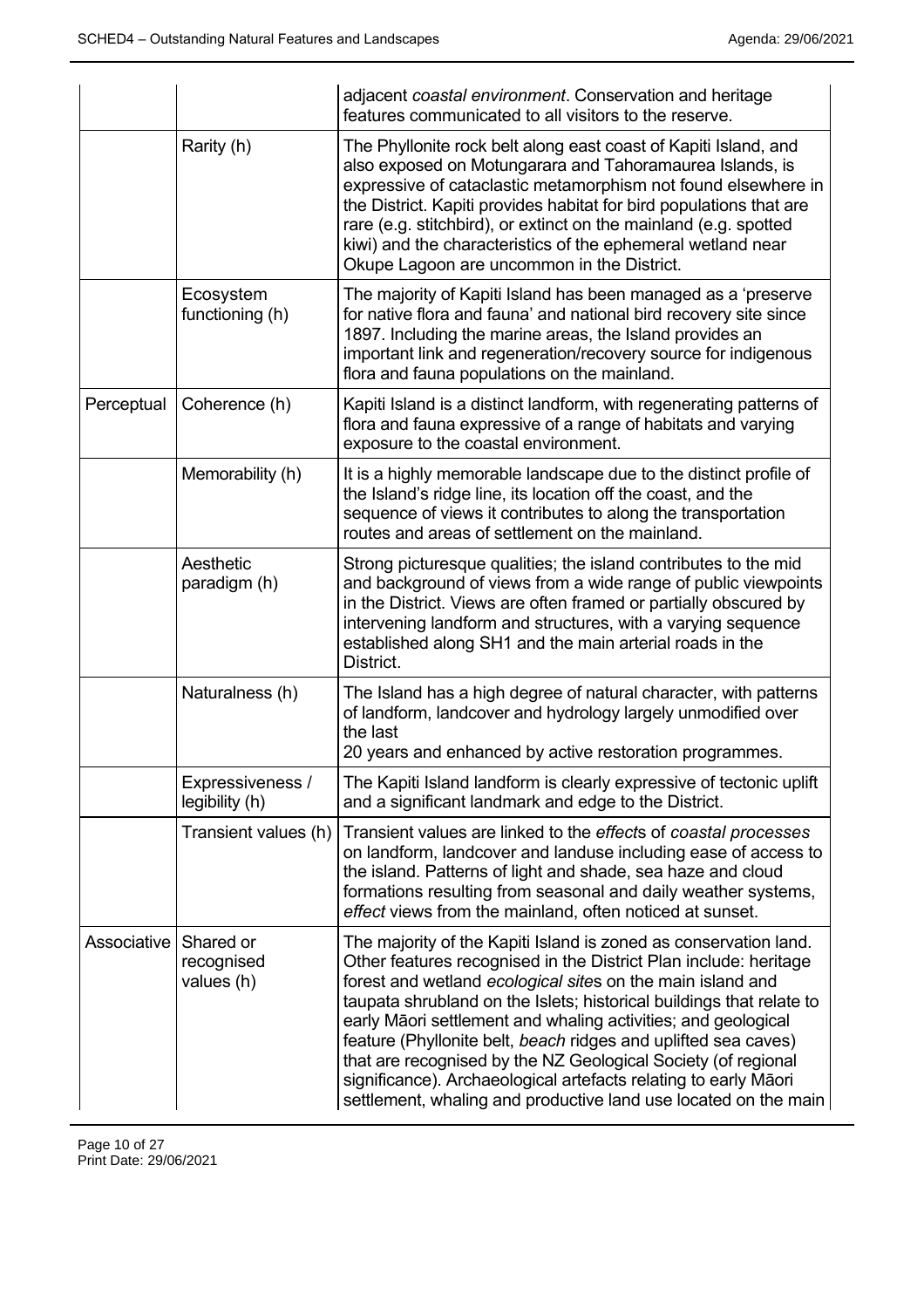|                                 | island and the islets are recognised by the NZ Archaeology<br>Association. The value of the land and sea based flora and<br>fauna, is recognised and protected under the Conservation Act<br>and the Marine Reserves Act and associated with early<br>conservation efforts (under the 1897 Kapiti Island Public<br>Reserve Act). The Islands are an important landmark and<br>tourism and outdoor recreation resource for the District. Images<br>of the Kapiti Island are often used to promote the District and its<br>products (e.g. Kapiti Ice cream) and form the context for local<br>artwork and photography.                                                                                                                                                                                                                                                                                                                                                                                                                                                                                |
|---------------------------------|-----------------------------------------------------------------------------------------------------------------------------------------------------------------------------------------------------------------------------------------------------------------------------------------------------------------------------------------------------------------------------------------------------------------------------------------------------------------------------------------------------------------------------------------------------------------------------------------------------------------------------------------------------------------------------------------------------------------------------------------------------------------------------------------------------------------------------------------------------------------------------------------------------------------------------------------------------------------------------------------------------------------------------------------------------------------------------------------------------|
| Values to tangata<br>whenua (h) | Kapiti means 'joining' or boundary between Ngai Tara and<br>Rangitane. Kapiti Island was an early place of settlement for<br>Māori and the stronghold of Te Rauparaha. Several pa sites<br>were located on the main island historically and more than 1000<br>Ngati Toa are thought to have lived there during the time of Te<br>Rauparaha. The Island is the context for the Waiorua Battle in<br>1824 between Ngati Toa and Rangitane supporters and the<br>legend of Te Rau-o-te-rangi (a descendent of Toa Rangatira)<br>who swam from Kapiti across to the mainland to warn others of<br>an impending attack; hence the name of the channel between<br>the mainland and the island. The peak of Kapiti, Tuteremoana is<br>named after the Rangitane chief who lived and died on the<br>island. Kapiti Island is also a place of continued settlement, with<br>descendants of Te Rauparaha living on the north eastern corner<br>of the island who act as kaitiaki and have an active role in the<br>management of the reserve hosting organised tours and<br>overnight visitors to the island. |
|                                 | <b>Additional values recorded in the #ART Confederation</b><br>consultation documents:                                                                                                                                                                                                                                                                                                                                                                                                                                                                                                                                                                                                                                                                                                                                                                                                                                                                                                                                                                                                              |
|                                 | The cultural, spiritual, political and economic importance of<br>Kapiti Island to Ngati Toa Rangatira cannot be underestimated.<br>Kapiti Island was the epicentre of the Ngati Toa Cook Strait<br>empire and remains the spiritual and cultural heart of Ngati Toa<br>today. It was their victory at the battle of Waiorua (or Te<br>Umupakaroa), fought at the northern end of Kapiti Island, that<br>marked the definitive establishment of Ngati Toa mana in the<br>Cook Strait and set the stage for expansion along the south<br>coast of wellington and into Te Tau Ihu (the northern South<br>Island).                                                                                                                                                                                                                                                                                                                                                                                                                                                                                      |
|                                 | Kapiti Island was an ideal base because its higher points<br>provided a view of imminent threat, and the sheer cliffs on the<br>western side of the island meant there were limited landing<br>sites, and, access points could be easily monitored. Kapiti<br>Island was fundamental to what has been termed the Ngati Toa<br>Rangatira 'maritime empire'. Its location at the northern<br>entrance to Cook Strait was a significant strategic asset which<br>allowed us to cement our position in the region.                                                                                                                                                                                                                                                                                                                                                                                                                                                                                                                                                                                      |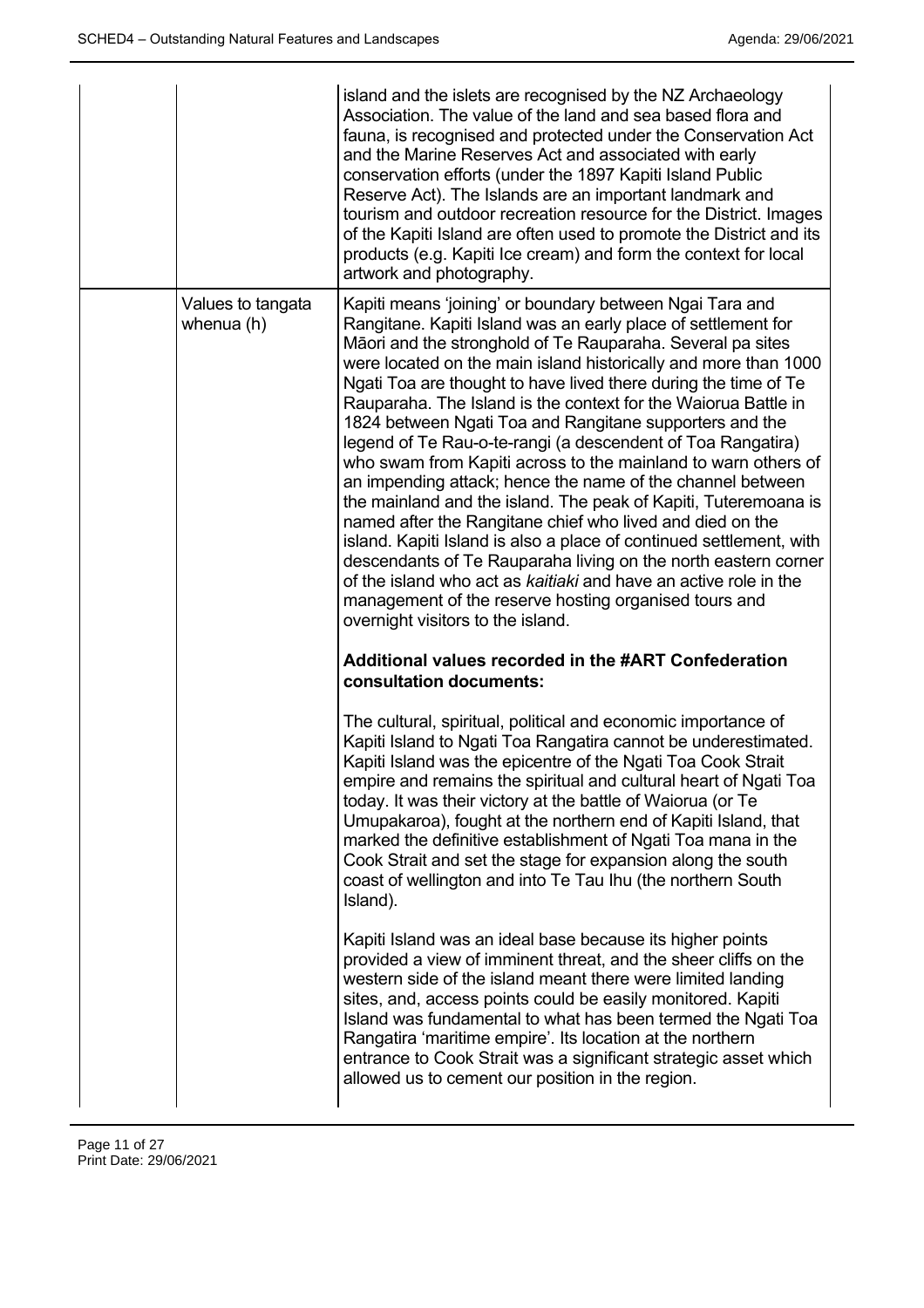|  | In terms of resources and economic opportunities, Kapiti Island<br>was an invaluable asset. Streams and natural springs provided<br>a plentiful water supply, and the coastline abounded in seafood<br>and a thriving population of birds inhabited the forests. In<br>addition, kumara, potato and later corn crops were grown in the<br>fertile soil near Rangatira and Waiorua Point. Kapiti Island was<br>also located in an advantageous position for whalers, being one<br>of the best anchorage points in the area. At least five whaling<br>stations were located on Kapiti Island, located at Kahu-o-te<br>Rangi, Rangatira, Taepiro, Wharekohu, and Waiorua, as well as<br>on the offshore islands of Motungarara and Tohoramaurea. The<br>whaling stations were of great economic benefit to Ngati Toa<br>Rangatira, providing them with a continuous source of trade-<br>goods; Te Rauparaha particularly encouraged their occupation.               |
|--|------------------------------------------------------------------------------------------------------------------------------------------------------------------------------------------------------------------------------------------------------------------------------------------------------------------------------------------------------------------------------------------------------------------------------------------------------------------------------------------------------------------------------------------------------------------------------------------------------------------------------------------------------------------------------------------------------------------------------------------------------------------------------------------------------------------------------------------------------------------------------------------------------------------------------------------------------------------|
|  | Many of the whalers built up close relationships with Ngati Toa<br>Rangatira and married into the iwi. Three relevant marriages in<br>particular are important, and all have produced many<br>descendants within Ngati Toa Rangatira. These were: the<br>marriage of Joseph Thoms to Te Ua Torikiriki, daughter of<br>Tohunga chief Te Watarauhi Nohorua, the older brother of Te<br>Rauparaha; the marriage of George Stubbs to Metapere<br>Waipunahau, daughter of the chief Te Rangihiroa; and the<br>marriage of John Nicols to Kahe Te Rau-o-te Rangi, daughter of<br>the chief Te Matoha. The latter two marriages produced the<br>noted politician Wi Parata Te Kakakura, and the first Māori<br>doctor and politician Sir Maui Pomare respectively.                                                                                                                                                                                                      |
|  | The focus of Ngati Toa Rangatira settlement began to shift in<br>the<br>1840s as the political focus of the <i>iwi</i> underwent a significant<br>change. The arrival of the Crown and European settlement put<br>pressure on Ngati Toa landholdings on the mainland. It was also<br>vital to ensure ongoing access to trade, by extending their<br>relationship from whalers to settlers and providing them with<br>livestock and other provisions. Kapiti Island therefore became<br>less desirable and other settlements with better access to<br>Wellington were favoured. This saw the establishment of<br>Takapuwahia in Porirua and a refocus of the Ngati Toa<br>Rangatira tribal area; by<br>1850, Takapuwahia was a reasonably substantial village. The<br>lack of Christian missions on the island and the devastating<br>effects of European disease also meant that the population of<br>Ngati Toa Rangatira residing on Kapiti Island was reduced. |
|  | However, all of this did not change Ngati Toa Rangatira<br>perception of Kapiti Island. It was still seen as Ngati Toa<br>Rangatira land although it was not inhabited to the same extent<br>after 1850. During the latter half of the nineteenth century there<br>were numerous attempts to purchase Kapiti Island, yet Ngati<br>Toa Rangatira still retained ownership. However, after<br>numerous Native Land Court investigations, Kapiti Island was                                                                                                                                                                                                                                                                                                                                                                                                                                                                                                         |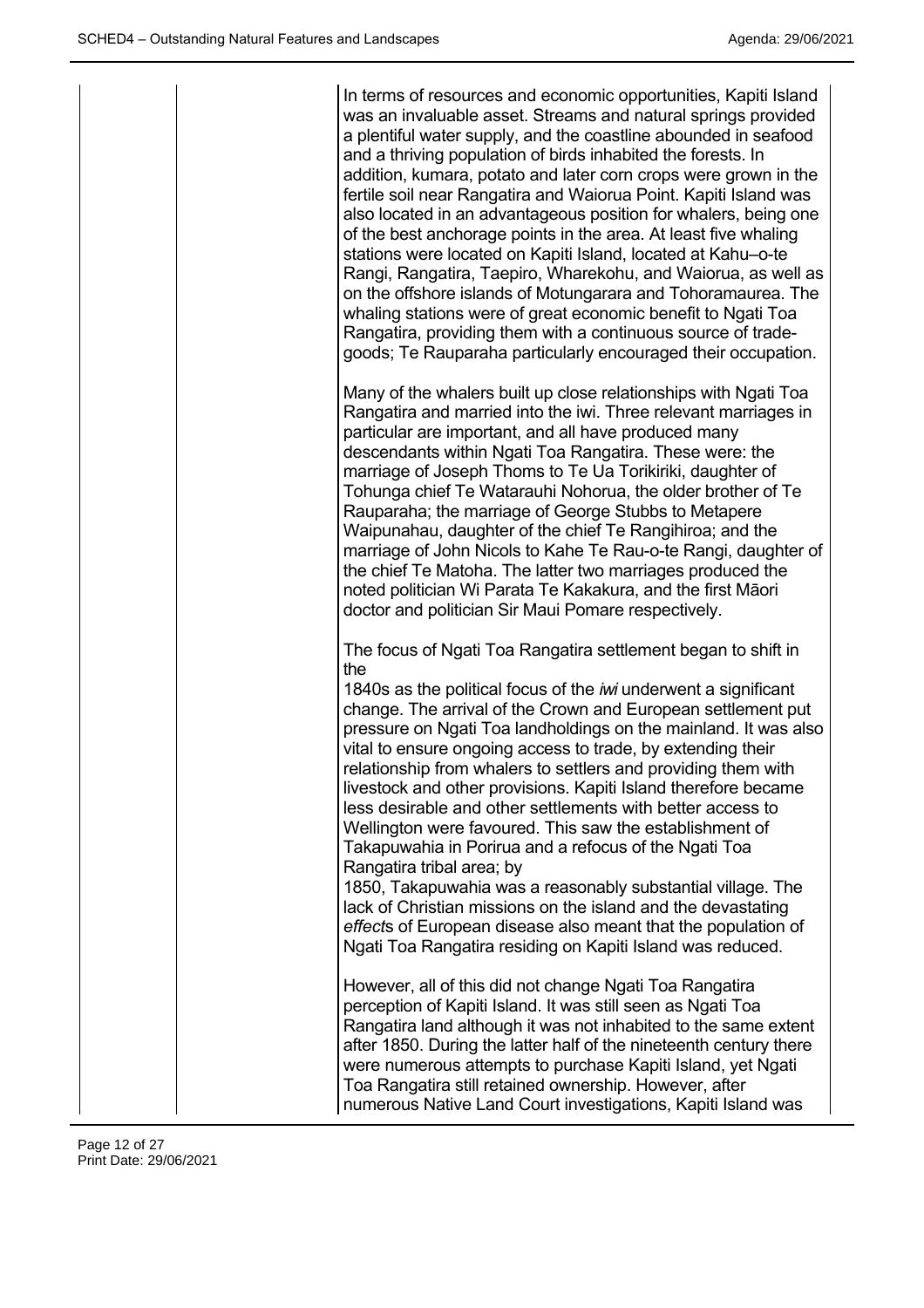| increasingly subdivided into non-viable blocks. Almost all of<br>those admitted by the Native Land Court as owners of the Kapiti<br>blocks were members of Ngati Toa Rangatira.                                                                                                                                                                                                                                                                                                                                                                                                                                                                                                                                                                                                                                 |
|-----------------------------------------------------------------------------------------------------------------------------------------------------------------------------------------------------------------------------------------------------------------------------------------------------------------------------------------------------------------------------------------------------------------------------------------------------------------------------------------------------------------------------------------------------------------------------------------------------------------------------------------------------------------------------------------------------------------------------------------------------------------------------------------------------------------|
| In 1897 legislation was enacted which meant that it was illegal<br>for land owners on Kapiti to lease or sell their land to anyone<br>other than the Crown. Due to economic circumstances, the<br>majority of private land on Kapiti was sold by 1901.                                                                                                                                                                                                                                                                                                                                                                                                                                                                                                                                                          |
| Some descendants of the Ngati Toa Rangatira chief Te<br>Rangihiroa, younger brother of the hereditary chief Te Pehi<br>Kupe, still have homes on Kapiti, however Ngati Toa Rangatira<br>as an iwi have not been in occupation of the island for over a<br>century. Yet its natural resources, waahi tapu, and historical<br>sites continue to be of great significance. Te Rauparaha<br>decision to re-establish the <i>iwi</i> was the first step in the creation<br>of a new Ngati Toa Rangatira identity; Kapiti Island, the<br>springboard from which Ngati Toa Rangatira were able to<br>expand, was fundamental to this and continues to be central to<br>the cultural identity of Ngati Toa Rangatira.<br>The following waiata expresses the significance of Kapiti Island<br>to<br>Ngati Toa Rangatira: |
| Tau mai e Kapiti<br>te kainga o te hunga kua wehe ki te iwi nui i te po.<br>Te marae i Wai-o-rua tenei te mihia,<br>te wahi i tanuku ait e whakaaro o te motu, kia patua o tamariki l<br>kopaina e koe.<br>Hei tohu ki nga uri whakaheke mai i te mana i tuawhakarere iho<br>i te mana i te wehi o lo nui i                                                                                                                                                                                                                                                                                                                                                                                                                                                                                                     |
| Tau mai e Kapiti<br>Te Whare Wānanga o ia, o te nui, o te wehi, o te Toa.<br>Whakakaupapa I te nohotahi, a Awa, a Toa, a Raukawa. I heke<br>mai i Kawhia ki te kawe tikanga<br>hei oramo nga uri o muri nei<br>Tau mai e Kapiti te kainga tupu<br>o te wehi, o te toa, o te whakamanawanuii                                                                                                                                                                                                                                                                                                                                                                                                                                                                                                                     |
| Tau mai e Kapiti<br>Te kainga te kino, o te mau-a-hara, o te kaitangata<br>e air a hoki ki nga kupu whakapae o nga iwi maha o te motu nei<br>Ko Rangatira te marae tenei te mihia<br>Tona rite he marae paenga whakairo, ki roto o Kaiweka, he<br>marae rongonui ki runga ki raro tawhio noaa                                                                                                                                                                                                                                                                                                                                                                                                                                                                                                                   |
| Tau mai e Kapiti<br>Whakataretare mai ki te rangatahi e hao nei.<br>Waikahua, Waikatohu, e mau ki nga mana i nga mana i ngakia<br>e koe.<br>Uhia mai ra te manaakitanga a nga tupuna kua wehe ki te po hei                                                                                                                                                                                                                                                                                                                                                                                                                                                                                                                                                                                                      |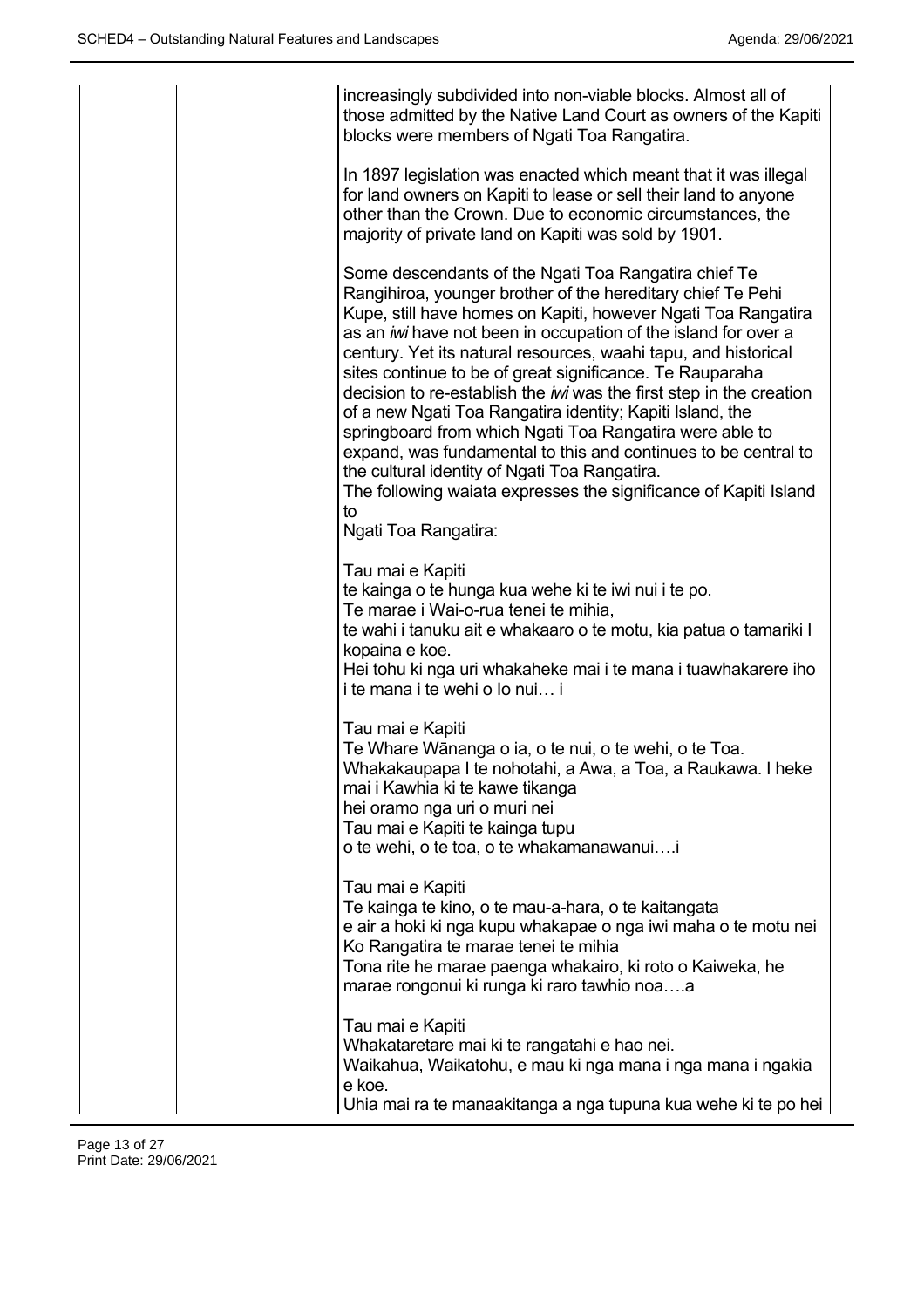|                      |                                | mauri whakakaha i te hinengaro<br>O Tama, o Hine e pae nei                                                                                                                                                                                                                                                                                                                                                                                                                                                                                               |
|----------------------|--------------------------------|----------------------------------------------------------------------------------------------------------------------------------------------------------------------------------------------------------------------------------------------------------------------------------------------------------------------------------------------------------------------------------------------------------------------------------------------------------------------------------------------------------------------------------------------------------|
|                      |                                | The place that answered the desires of the country<br>That your children should be sacrificed. A symbol for the<br>coming generations<br>Of the majestic authority of ancient times, Of the power and<br>awe of lo-nui,<br>We salute you Kapiti<br>The centre of learning devoted to the current of the great, O the<br>awesome, of the warrior,<br>Created for the unity of te Ati Awa, Ngati Toa Rangatira and<br><b>Ngati</b><br>Raukawa,<br>Those who migrated from Kawhia with a legacy<br>Nourishing and giving life to those generations to come. |
|                      |                                | Stand there Kapiti, the homeland<br>Of the awesome, of the warrior, of the sure and confident. We<br>salute you Kapiti,<br>The home of evil, of vengeance, of cannibalism, According to<br>the accusations of the many,                                                                                                                                                                                                                                                                                                                                  |
|                      |                                | We salute Rangatira,<br>That which is likened to the gathering place of the great chiefs<br>At Kaiweka, a famous plaza<br>Known in the north, the south, at all points. We salute you<br>Kapiti,                                                                                                                                                                                                                                                                                                                                                         |
|                      |                                | Gaze upon the youth that gather here.<br>Who shall say who will take hold of the authority vested in you?<br>Bestow the blessings of those ancestors who have passed on,<br>As an empowering life-force for the minds and imaginations Of<br>the children gathered here.                                                                                                                                                                                                                                                                                 |
|                      | Historical<br>associations (h) | The Island is the associated with early and continued Māori<br>settlement, whaling and early productive land uses. It is also<br>linked to the early establishment of the conservation movement<br>in NZ, where the island was identified as a bird sanctuary in the<br>late 1800's and is associated with the work of the<br>conservationist Richard Henry (known particularly for his work in<br>preserving the kakapo), who was a caretaker on the island<br>during the early 1900's.                                                                 |
| Potential<br>threats |                                | Climate change, visitor activities/numbers and potential effects<br>on flora/fauna/freshwater values, reserve and private land<br>development: earthworks; vegetation clearance; structure<br>typologies, including location, density, height, reflectivity etc.                                                                                                                                                                                                                                                                                         |

| <b>ONFL06</b> | <b>Ngārara Wetland</b>                                                                            |
|---------------|---------------------------------------------------------------------------------------------------|
|               | Wetland landscape include Te Harakeke/Kawakahia outstanding water body and<br>dune land backdrop. |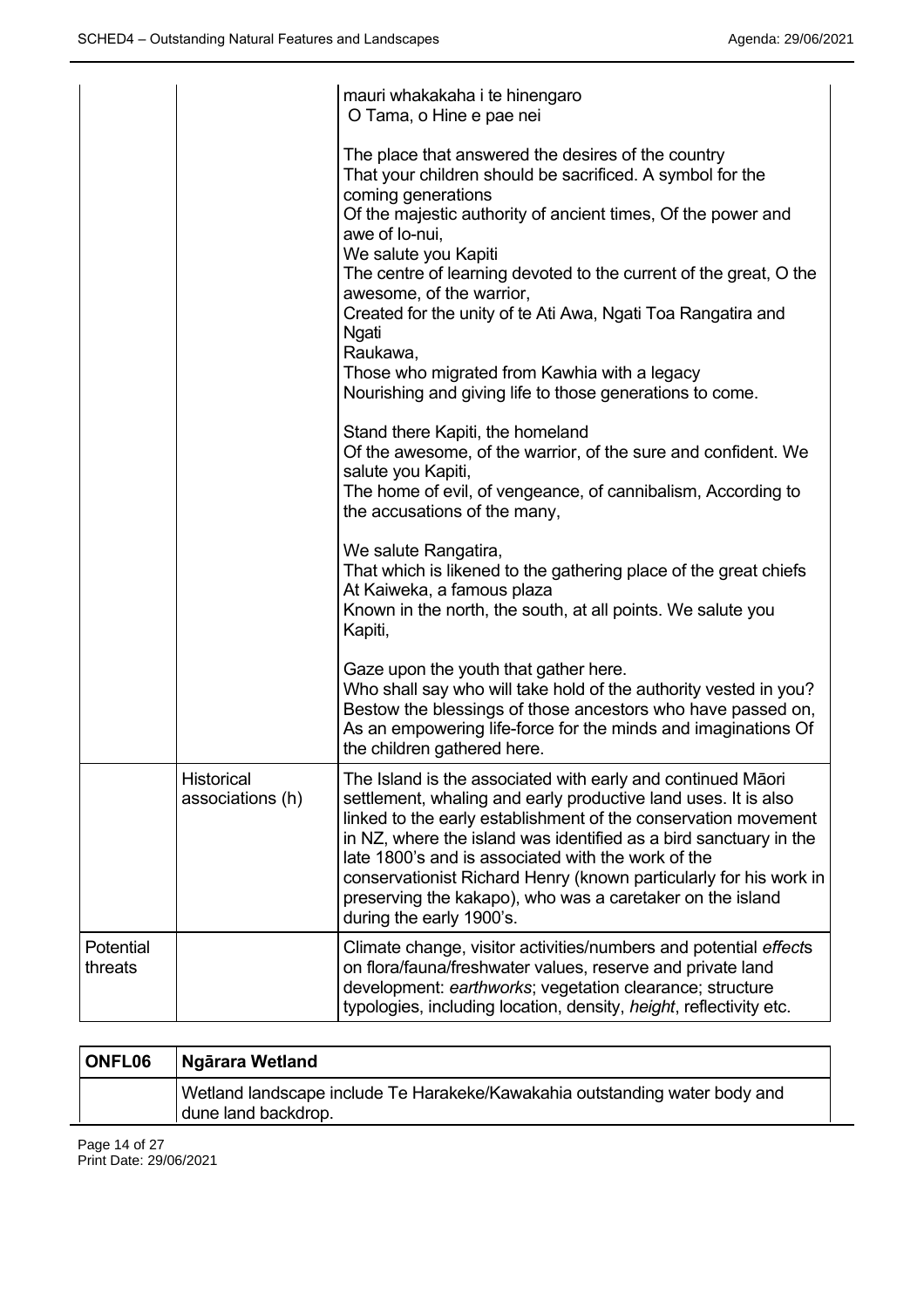| NZ Topo Map BP32              |                                                                                                                                                                                                                                                                                                                                                                                                                                                                                                                                                                                                                                                                                                                                                                                                    |
|-------------------------------|----------------------------------------------------------------------------------------------------------------------------------------------------------------------------------------------------------------------------------------------------------------------------------------------------------------------------------------------------------------------------------------------------------------------------------------------------------------------------------------------------------------------------------------------------------------------------------------------------------------------------------------------------------------------------------------------------------------------------------------------------------------------------------------------------|
| Criteria / *RS                | <b>Factor / Criteria Description</b>                                                                                                                                                                                                                                                                                                                                                                                                                                                                                                                                                                                                                                                                                                                                                               |
| Representativeness<br>(h)     | Ngārara wetland landscape is expressive of the older dune<br>formation processes (Waitarere-Motuiti and the older<br>consolidated Foxton dunes) and interdunal hydrological<br>patterns. This includes the sequence of raupo and flax wetlands<br>and lakelets in the Ngārara and Waimeha Stream catchment<br>The indigenous flora and fauna, although degraded, represent<br>wetland, swamp forest and dry dune forest patterns.                                                                                                                                                                                                                                                                                                                                                                  |
| Research and<br>education (h) | The area illustrates dune formation processes and hydrological<br>patterns, as well as lowland flora and fauna now rare in the<br>District. Freshwater biota of Ngārara Stream is well studied and<br>there is ongoing hydrological and ecological survey through the<br>Ngārara Farm wetland areas as part of the Regional Council's<br>Natural Resource Plan.                                                                                                                                                                                                                                                                                                                                                                                                                                    |
| Rarity (h)                    | The second largest area of harakeke flaxland and raupo<br>reedland in the Kapiti District (after Pukehou wetland). An<br>important representation of habitat formally common in the<br>Kapiti Coast District. Wetland habitat is nationally rare and dune<br>forest and swamp forest is rare in Foxton Ecological District.<br>Nationally endangered Bittern are resident in the Ngārara farm<br>wetlands. Hydrological system largely unmodified; unusual for a<br>peri urban/lowland setting.                                                                                                                                                                                                                                                                                                    |
| Ecosystem<br>functioning (h)  | Part of a wetland sequence over more than 60 ha from open<br>dune lakelet to mature swamp forest with complex patterns of<br>hydrology. Overall sequence includes the Totara (outside the<br>ONF/L and highly modified), Te Harakeke/ Kawakahia wetland<br>and tributaries of the Ngārara Stream (once managed as a drain<br>but now being allowed to naturalise). Combined dune and<br>wetland areas across Ngārara landscapes provide habitat for<br>kereru, eel and mudfish with lightly grazed dunes supporting<br>regenerating bush and kahikatea on the Ngarara Farm, the<br>closest to the coast in the District. Waterways and <i>indigenous</i><br>vegetation provide significant seasonal food resources for<br>wildlife and links between the Tararuas (Hemi Matenga) and the<br>coast. |
| Coherence (mh)                | Part of a prominent sequence of dune land and interdunal<br>wetlands extending from Te Moana Rd to Peka Peka with<br>landforms largely unmodified. Indigenous vegetation patterns<br>that thread through this landscape establish links between the<br>mountains and the sea.                                                                                                                                                                                                                                                                                                                                                                                                                                                                                                                      |
| Memorability (mh)             | Ngārara wetland is a memorable landscape due to its<br>undulating topography, setting as part of a dune and wetland<br>sequence, the presence of water, indigenous fauna, extensive<br>wetland habitat, views afforded from public roads and its<br>proximity to the wider coastal environment.                                                                                                                                                                                                                                                                                                                                                                                                                                                                                                    |
|                               |                                                                                                                                                                                                                                                                                                                                                                                                                                                                                                                                                                                                                                                                                                                                                                                                    |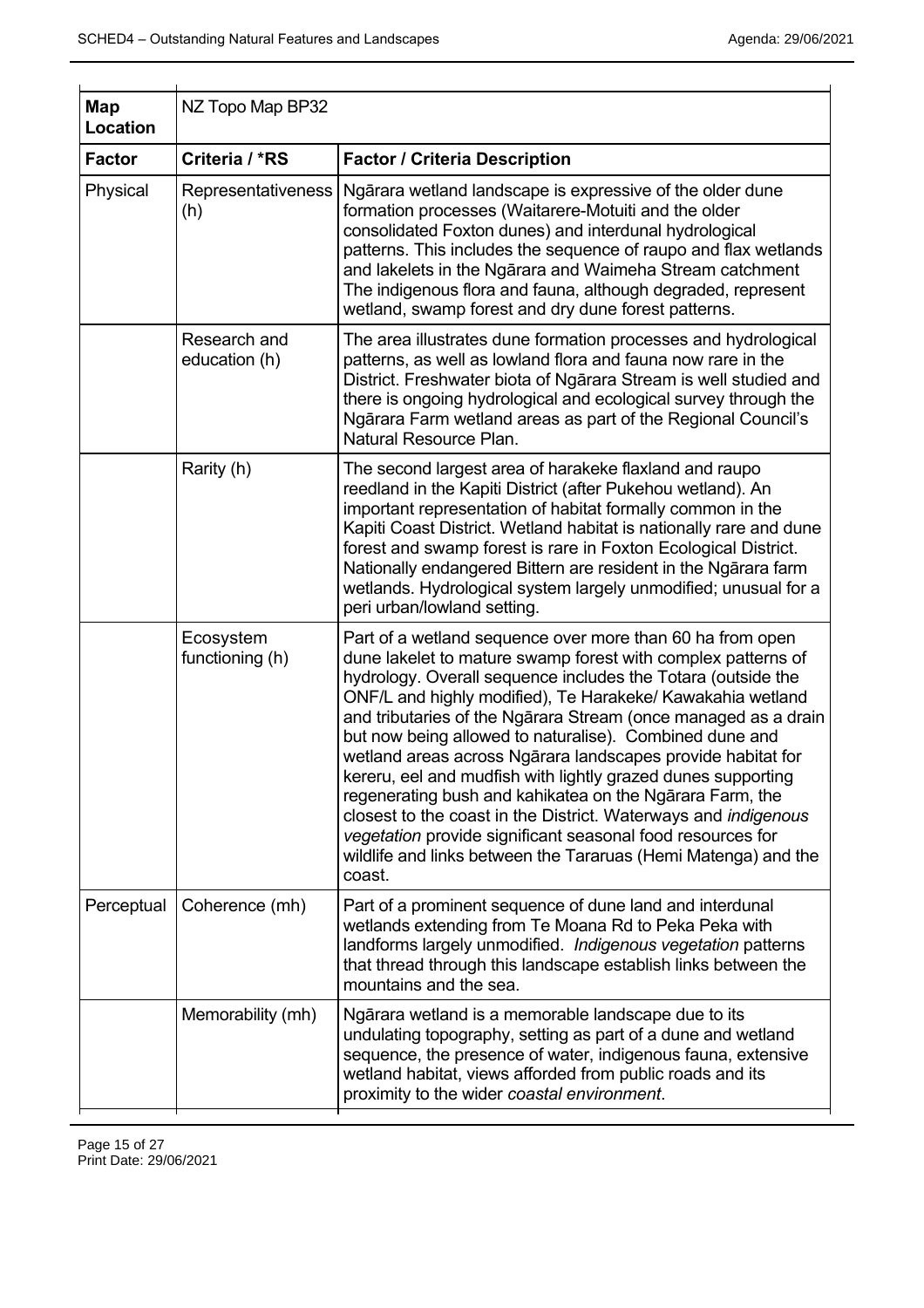|             | Aesthetic<br>paradigm (mh)            | Strong picturesque qualities are associated with the distinct<br>topography of the dune backdrop, predominate rural landuse<br>and extensive areas of bush and wetlands and where a<br>sequence of more intimate views is set against the backdrop of<br>the Hemi Matenga escarpment.                                                                                                                                                                                                                                                                                                                                                                                                                                                                                    |
|-------------|---------------------------------------|--------------------------------------------------------------------------------------------------------------------------------------------------------------------------------------------------------------------------------------------------------------------------------------------------------------------------------------------------------------------------------------------------------------------------------------------------------------------------------------------------------------------------------------------------------------------------------------------------------------------------------------------------------------------------------------------------------------------------------------------------------------------------|
|             | Naturalness (mh)                      | Moderate-high degree of natural character associated with the<br>dune and wetland sequence, patterns of indigenous flora and<br>fauna and extensive wetland habitat, predominant rural landuse<br>and sparse settlement patterns that contrast strongly with<br>adjacent urban areas.                                                                                                                                                                                                                                                                                                                                                                                                                                                                                    |
|             | Expressiveness /<br>legibility (mh)   | Ngārara is expressive of dune formation processes and,<br>although modified and degraded, hydrological and indigenous<br>vegetation patterns that typify these landforms. The dune<br>landforms are largely unmodified with the immediate backdrop<br>to the wetland forming part of a sequence that extends from Te<br>Moana to Peka Peka Road.                                                                                                                                                                                                                                                                                                                                                                                                                         |
|             | <b>Transient</b><br>values (mh)       | Transient values are associated with seasonal hydrological<br>patterns and bird habitat range.                                                                                                                                                                                                                                                                                                                                                                                                                                                                                                                                                                                                                                                                           |
| Associative | Shared or<br>recognised<br>values (h) | Features recognised in the District Plan are: heritage ecosites<br>including the harakeke (Kawakahia/Te Harakeke) wetland. The<br>Kawakahia/Te Harakeke wetland is protected by QEII covenant,<br>recognised by DoC as a RAP site and by the Wellington<br>Regional Council under the Key Native Ecosystems<br>Programme and as an Outstanding Natural Waterbody in the<br>Natural Resources Plan. There are archaeological sites<br>clustered along the dune landform, associated with early Māori<br>settlement (Te Maumaupurapura and Taewapirau Pa nearby),<br>as recognised by the NZ Archaeological Association and<br>documented in the MacKays to Peka Peka Experssway (M2PP)<br>application. A number of these are associated with the Ngārara<br>Wetland area. |
|             | Values to tangata<br>whenua (h)       | Linked with known pa sites along the Waimeha and Kukutauaki<br>Streams with the wetland system historically important as a<br>mahinga kai including eel weirs used by Muaupoko. Historic<br>transport routes are thought to have existed along the<br>waterways, and where the Waimeha flowed behind the dunes<br>and into the Waikanae River prior to European excavation. Land<br>at Ngārara was also previously owned by Wi Parata, one of the<br>first Māori MP's.                                                                                                                                                                                                                                                                                                   |
|             | Historical<br>associations (h)        | The area is linked with early Māori (Muaupoko, Ati Awa and Ngati<br>Toa) and European settlement. Ngārara area was the home of<br>Wi Parata (Waikanae was originally called Parata Township)<br>and William Field a landowner, who had early conservation and<br>tramping interests (Field Hut). Wetland featured in art works by<br>Frances Hodgkins (Fields sister in-law). The area supported<br>farming by Māori and Pakeha, forestry and catchment<br>modification (including a new outlet for the Waimeha Stream<br>commissioned by Field).                                                                                                                                                                                                                        |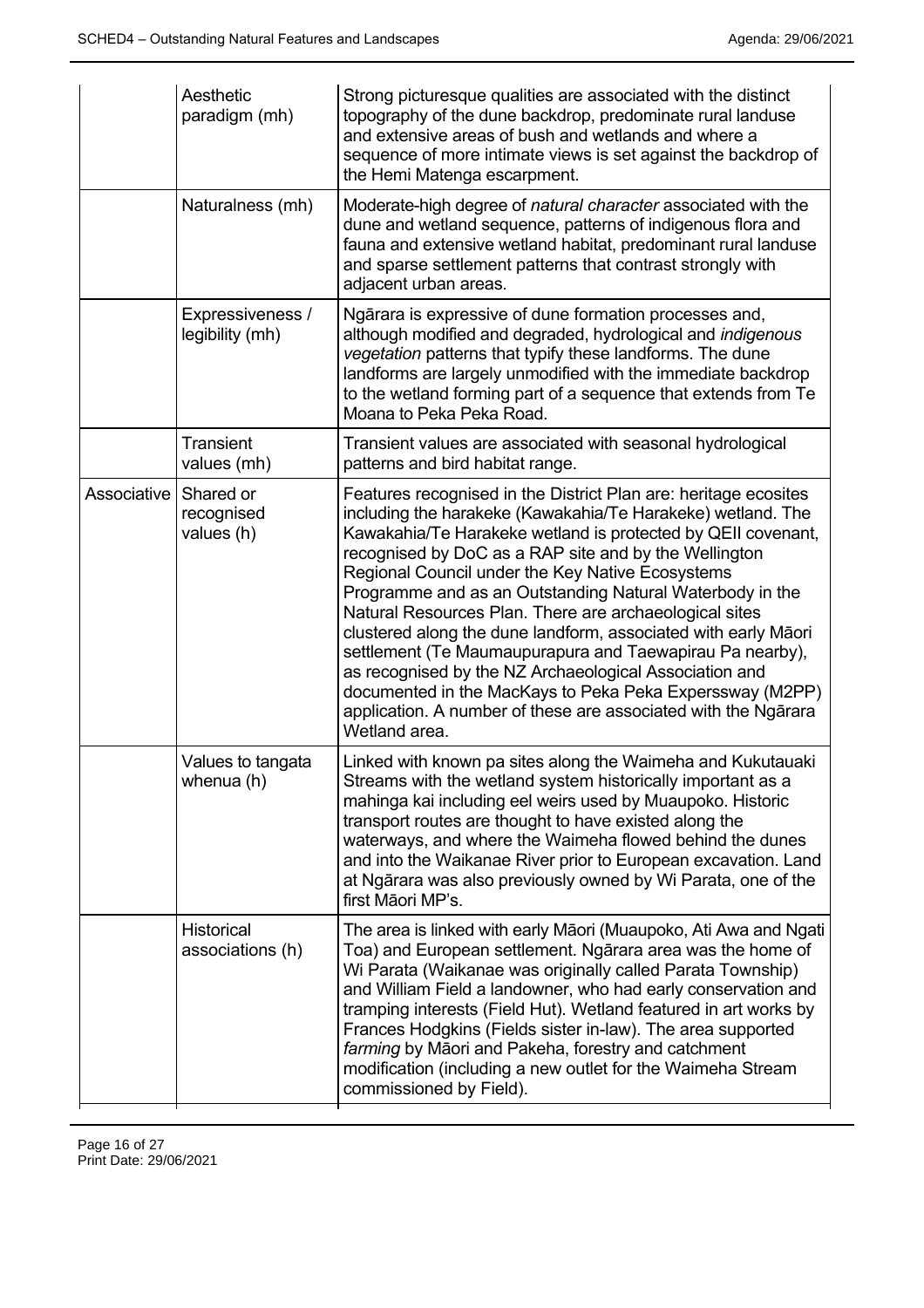| Potential<br>threats | Water catchment management-existing hydrological links and<br>freshwater values, earthworks including building platforms and<br>tracks, <i>indigenous vegetation</i> removal, [residential]<br>development-structure typologies, location, density, <i>height</i> etc,<br><i>infrastructure</i> upgrades-roading, telecommunications, power, |
|----------------------|----------------------------------------------------------------------------------------------------------------------------------------------------------------------------------------------------------------------------------------------------------------------------------------------------------------------------------------------|
|                      | gas (existing line), edge development typologies (existing<br>context; rural character), pest/weed populations.                                                                                                                                                                                                                              |

| ONFL07          | <b>Waikanae Estuary</b>                                                                                             |                                                                                                                                                                                                                                                                                                                                                                                                                                                                                                                                                                                                                                                                                                                                                                                                                                                                                                                                                                                   |
|-----------------|---------------------------------------------------------------------------------------------------------------------|-----------------------------------------------------------------------------------------------------------------------------------------------------------------------------------------------------------------------------------------------------------------------------------------------------------------------------------------------------------------------------------------------------------------------------------------------------------------------------------------------------------------------------------------------------------------------------------------------------------------------------------------------------------------------------------------------------------------------------------------------------------------------------------------------------------------------------------------------------------------------------------------------------------------------------------------------------------------------------------|
|                 | The tidal estuary and series of interconnected lagoons/lakelets and wetlands at the<br>mouth of the Waikanae River. |                                                                                                                                                                                                                                                                                                                                                                                                                                                                                                                                                                                                                                                                                                                                                                                                                                                                                                                                                                                   |
| Map<br>Location | NZ Topo Map BP32                                                                                                    |                                                                                                                                                                                                                                                                                                                                                                                                                                                                                                                                                                                                                                                                                                                                                                                                                                                                                                                                                                                   |
| <b>Factor</b>   | Criteria / *RS                                                                                                      | <b>Factor / Criteria Description</b>                                                                                                                                                                                                                                                                                                                                                                                                                                                                                                                                                                                                                                                                                                                                                                                                                                                                                                                                              |
| Physical        | <b>Representativeness</b><br>(h)                                                                                    | Largest representative estuarine area in the District. Expressive<br>of coastal processes and river and dune land hydrological<br>patterns. Indigenous flora and fauna, although compromised by<br>disturbance and exotic species represents of a wide range of<br>habitats, that reflect relative exposure to the coast, water flows<br>and salt content. The area also signifies the mainland extent of<br>the Kapiti Marine Reserve environment.                                                                                                                                                                                                                                                                                                                                                                                                                                                                                                                               |
|                 | Research and<br>education (h)                                                                                       | The southern banks recognised as a Department of<br>Conservation Scientific Reserve, in which a wide range of<br>habitats are represented with regular monitoring carried out by<br>Greater Wellington Regional Council. The dynamic confluence<br>of marine, coastal, alluvial and dune formation processes has<br>been mapped and birds have been surveyed over many<br>decades.                                                                                                                                                                                                                                                                                                                                                                                                                                                                                                                                                                                                |
|                 | Rarity (h)                                                                                                          | Salt marsh, fresh water wetland, dune lakes and dune habitats<br>on-site, are recognised as nationally under represented habitat<br>types. One of only a few sites for migrating waders in the<br>Wellington Region including Spoonbills.                                                                                                                                                                                                                                                                                                                                                                                                                                                                                                                                                                                                                                                                                                                                         |
|                 | Ecosystem<br>functioning (h)                                                                                        | Although modified and degraded, the site is an important<br>remnant of the duneland hydrological patterns that once<br>extended through to the Waimeha Stream. It includes a<br>sequence of interconnected freshwater lakelets, saltwater<br>lagoons and marshes, tidal sand flats and sandy beaches. This<br>provides habitat for fauna that move between sea, river and land<br>habitats. It is an important sea and air link between Kapiti Island<br>and the mainland, and forms part of the Waikanae River<br>corridor that extends from the mountains to the sea. It provides<br>habitat for over 60 bird species including banded dotterel,<br>fernbird, white heron, dabchick, South Island pied oystercatcher<br>and the national and the national and international migratory<br>species such as terek sandpiper and bar-tailed godwit. The<br>estuary provides habitat for regionally and nationally rare<br>indigenous fish species that require fresh and saltwater, |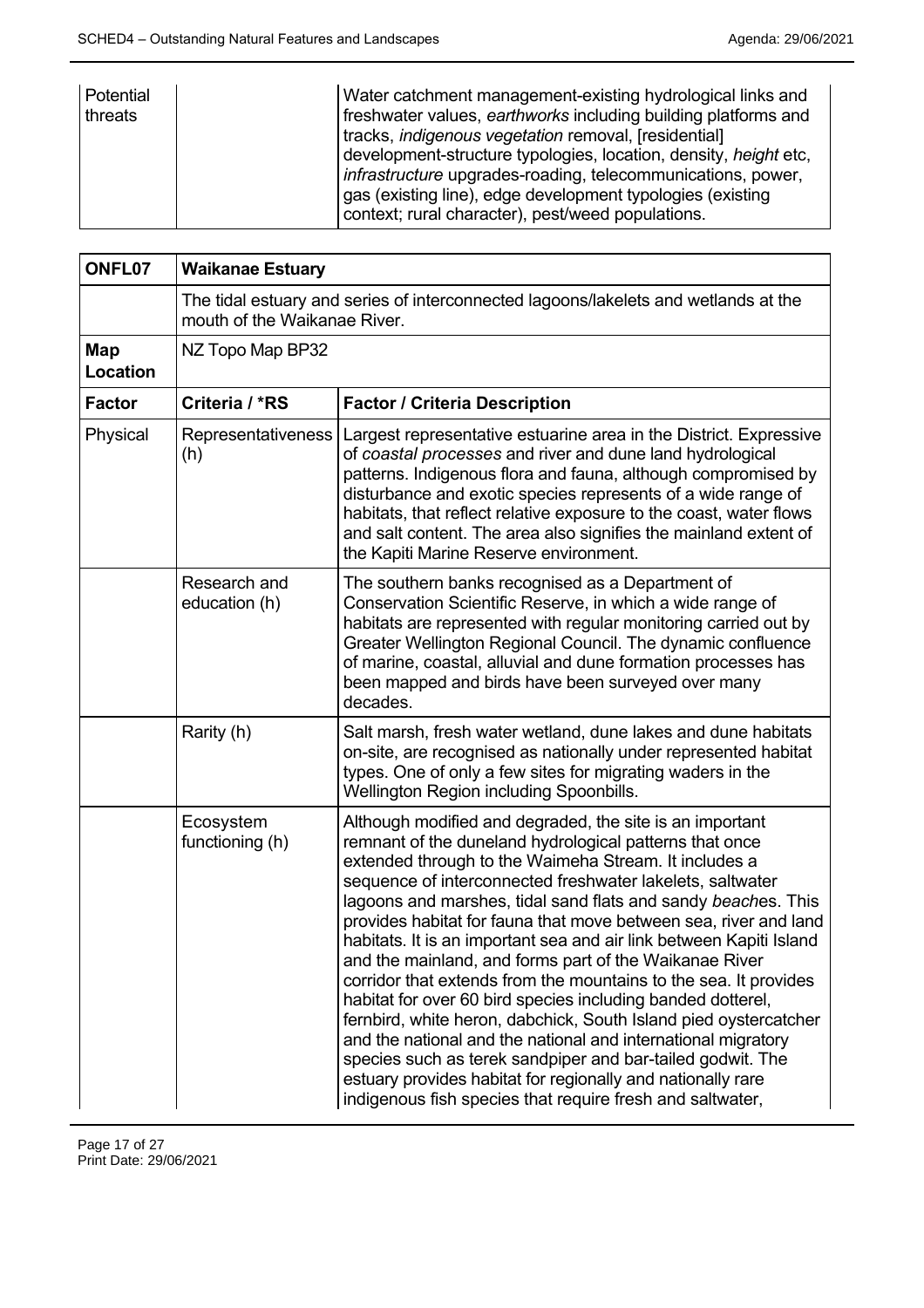|             |                                       | including several species of whitebait and long and short fin<br>eels. The estuary shows diverse patterns of indigenous flora,<br>along side naturalising exotic species, including regionally rare<br>species.                                                                                                                                                                                                                                                                                                                                                                                                                                                                                                                                                                                                                                   |
|-------------|---------------------------------------|---------------------------------------------------------------------------------------------------------------------------------------------------------------------------------------------------------------------------------------------------------------------------------------------------------------------------------------------------------------------------------------------------------------------------------------------------------------------------------------------------------------------------------------------------------------------------------------------------------------------------------------------------------------------------------------------------------------------------------------------------------------------------------------------------------------------------------------------------|
| Perceptual  | Coherence (h)                         | Although modified and surrounded by areas of residential<br>development, the sites hydrological system consists of an<br>identifiable sequence of fresh water bodies that run at right<br>angles to the coast. The coherency of this system is reinforced<br>by patterns of regenerating flora and fauna and the alignment of<br>recreational tracks along the banks of the river.                                                                                                                                                                                                                                                                                                                                                                                                                                                                |
|             | Memorability (h)                      | The estuary is a memorable feature due to the strong presence<br>of water and the views this area affords of the coastal<br>environment, Kapiti Island, the landmark escarpments and<br>peaks of the Akatarawa ranges.                                                                                                                                                                                                                                                                                                                                                                                                                                                                                                                                                                                                                            |
|             | Aesthetic<br>paradigm (h)             | Strong picturesque qualities linked to the meandering path of the<br>Waikanae River and the sequence of views along the walkway.<br>Pockets of 'wilderness' are apparent where indigenous flora and<br>fauna predominate and more intimate scenes are contrasted<br>with the wider coastal views at the edge of the estuary.                                                                                                                                                                                                                                                                                                                                                                                                                                                                                                                      |
|             | Naturalness (h)                       | The estuary has a moderate-high degree of natural character.<br>Patterns of landform, landcover and hydrology, although<br>modified and degraded, contrast strongly with surrounding<br>urban areas and are enhanced by the presence of water,<br>diverse wildlife and the restoration programmes that are in<br>place.                                                                                                                                                                                                                                                                                                                                                                                                                                                                                                                           |
|             | Expressiveness /<br>legibility (h)    | River and dune hydrological patterns are legible, while<br>restoration projects in place enhance a range of indigenous<br>habitats. Along the coast the river mouth forms a distinct<br>landmark and context for views up into the ranges, that feature<br>the escarpments of Mataihuka and Otaihanga, Papakirae and Mt<br>Kapakapanui.                                                                                                                                                                                                                                                                                                                                                                                                                                                                                                           |
|             |                                       | Transient values (h)   Transient values are an important characteristic of this area.<br>Dynamic coastal and river processes predominate due to<br>changing salt water and fresh water levels and the migratory<br>patterns of avifauna, fish and shellfish species.                                                                                                                                                                                                                                                                                                                                                                                                                                                                                                                                                                              |
| Associative | Shared or<br>recognised<br>values (h) | The majority of the area is zoned as open space (conservation<br>and scenic) and river corridor. Other features that are<br>recognised in the District Plan include scheduled heritage<br>ecosites: salt marsh, freshwater wetland, dune lake and dune<br>system and habitat for fish and avifauna. Heritage building sites<br>in close proximity include; Arapawaiti urupā, the Ferry Inn,<br>Bishop Hadfield Church site and St Michaels Church. Midden<br>and urupā sites are recognised around the estuary by the NZ<br>Archaeology Association. Ecological values are recognised by<br>the Department of Conservation as a nationally significant<br>reserve with recommended areas for protection (RAP sites).<br>The foreshore is recognised under the Marine Reserves Act.<br>Marine reserve and estuary recognised by GWRC as an Area of |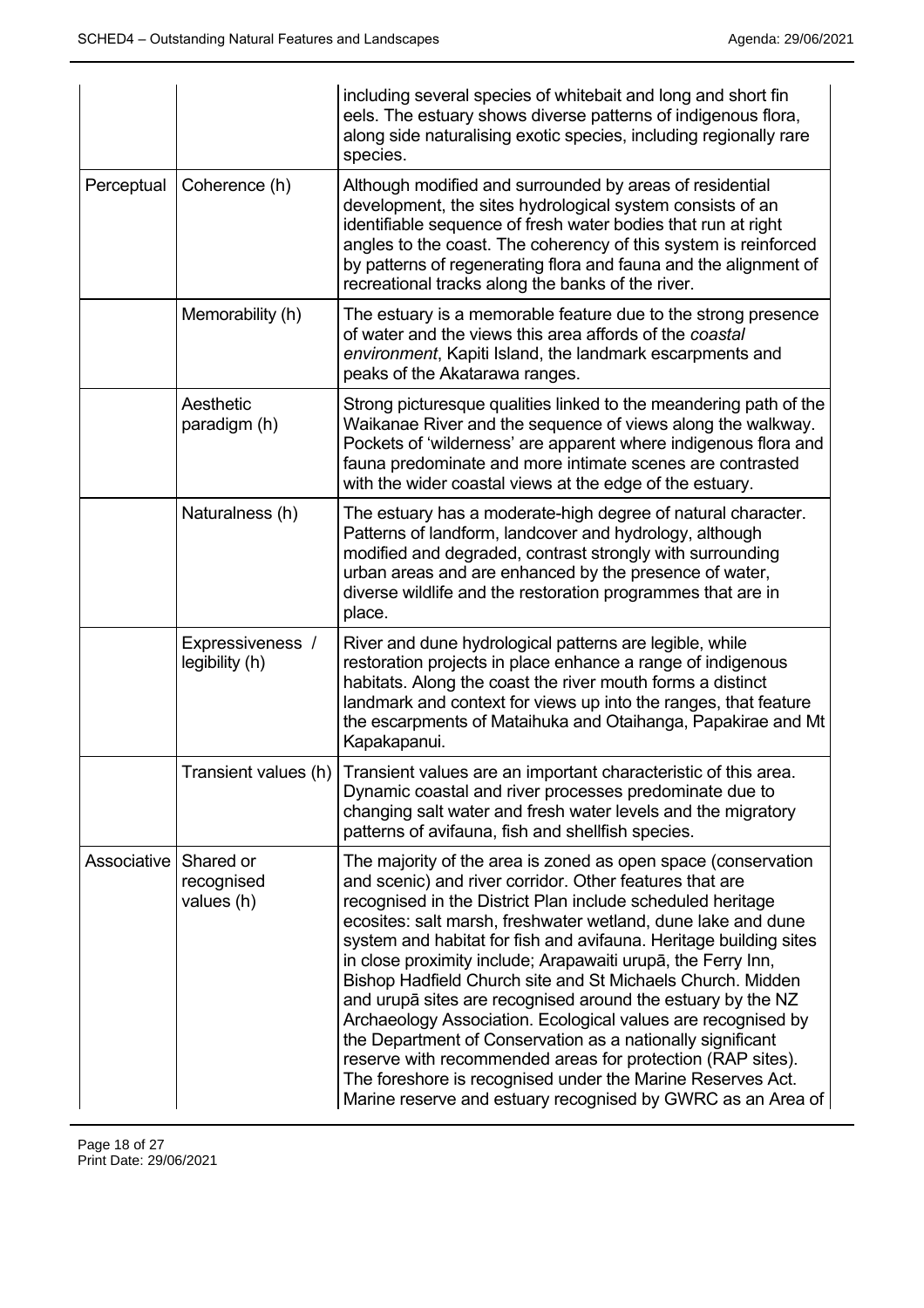|                      |                                       | Significant Conservation Value (in the current GWRC Coastal<br>Plan) and moderate Site of Special Wildlife Interest (SSW1). to<br>high Flood protection methods include periodic excavation of<br>river mouth to ensure unimpeded flows out to sea and to<br>prevent natural migration of the river mouth to the south.<br>Tourism resource with guided tours and the scientific reserve.<br>Important informal recreation resource with tracks part of the<br>coastal cycle way and connecting to the Paraparaumu<br>esplanade reserve and the Waikanae River walkway through to<br>SH1. DoC managed boardwalk, and Recreation and Esplanade<br>Reserves managed by KCDC.                                                                                                                                                                                                           |
|----------------------|---------------------------------------|--------------------------------------------------------------------------------------------------------------------------------------------------------------------------------------------------------------------------------------------------------------------------------------------------------------------------------------------------------------------------------------------------------------------------------------------------------------------------------------------------------------------------------------------------------------------------------------------------------------------------------------------------------------------------------------------------------------------------------------------------------------------------------------------------------------------------------------------------------------------------------------|
|                      | Values to tangata<br>whenua (h)       | The estuary was a place of early Māori settlement, with known<br>pa at Kena Kena (in line with Mazengarb Road-and possible<br>location of the river mouth in pre European times), Arapawiti and<br>Waimea. The area was an important fresh and sea water<br>mahinga kai, historically, including highly valued eel weirs. There<br>were also transport routes along the waterways. The Waimea<br>River once flowed behind the dunes and into the Waikanae<br>River prior to the European excavation of a new river mouth out<br>through the dunes. Use as a sea and freshwater fishery is<br>continued, although it is degraded by run off and the<br>modification of waterways. The area has important context for<br>the Kuititanga Battle (near Waimeha Pa) between Ati Awa and<br>Ngati Raukawa. It constitutes a defining awa; in relation to<br>whakapapa and hapū boundaries. |
|                      | <b>Historical</b><br>Associations (h) | The area was the context for the signing of the Treaty of<br>Waitangi (probably at Kena Kena, witnessed by Octavius<br>Hadfield) by A.R.T, representatives including women. The area<br>was the context of early Māori and European settlement,<br>including one of the first churches in the District set up by<br>Octavius Hadfield. The estuary was an important crossing point<br>along the coastal Old Coach Road with the ferry house and<br>crossing at Arapawhaiti (along Kotuku Drive).                                                                                                                                                                                                                                                                                                                                                                                     |
| Potential<br>threats |                                       | Pest/weed populations, climate change, coastal erosion, flood<br>and coastal hazard management strategies, levels<br>/management of public access, edge development, and water<br>catchment management/fresh water values.                                                                                                                                                                                                                                                                                                                                                                                                                                                                                                                                                                                                                                                           |

| ONFL08          | <b>Hemi Matenga Escarpment</b>                                                                                         |                                                                                                                                                                                                                         |
|-----------------|------------------------------------------------------------------------------------------------------------------------|-------------------------------------------------------------------------------------------------------------------------------------------------------------------------------------------------------------------------|
|                 | A distinct escarpment that extends from Reikorangi Road through to Te Hapua Road,<br>in the foothills of the Tararuas. |                                                                                                                                                                                                                         |
| Map<br>Location | NZ Topo Map BP32                                                                                                       |                                                                                                                                                                                                                         |
| <b>Factor</b>   | Criteria / *RS                                                                                                         | <b>Factor / Criteria Description</b>                                                                                                                                                                                    |
| Physical        | (h)                                                                                                                    | Representativeness   The most prominent escarpment in the District rising to 560<br>metres, with steep western slopes and a gentler incline to the<br>east. Deposits of cone-like gravels ('flanglomerate') built up on |

Page 19 of 27 Print Date: 29/06/2021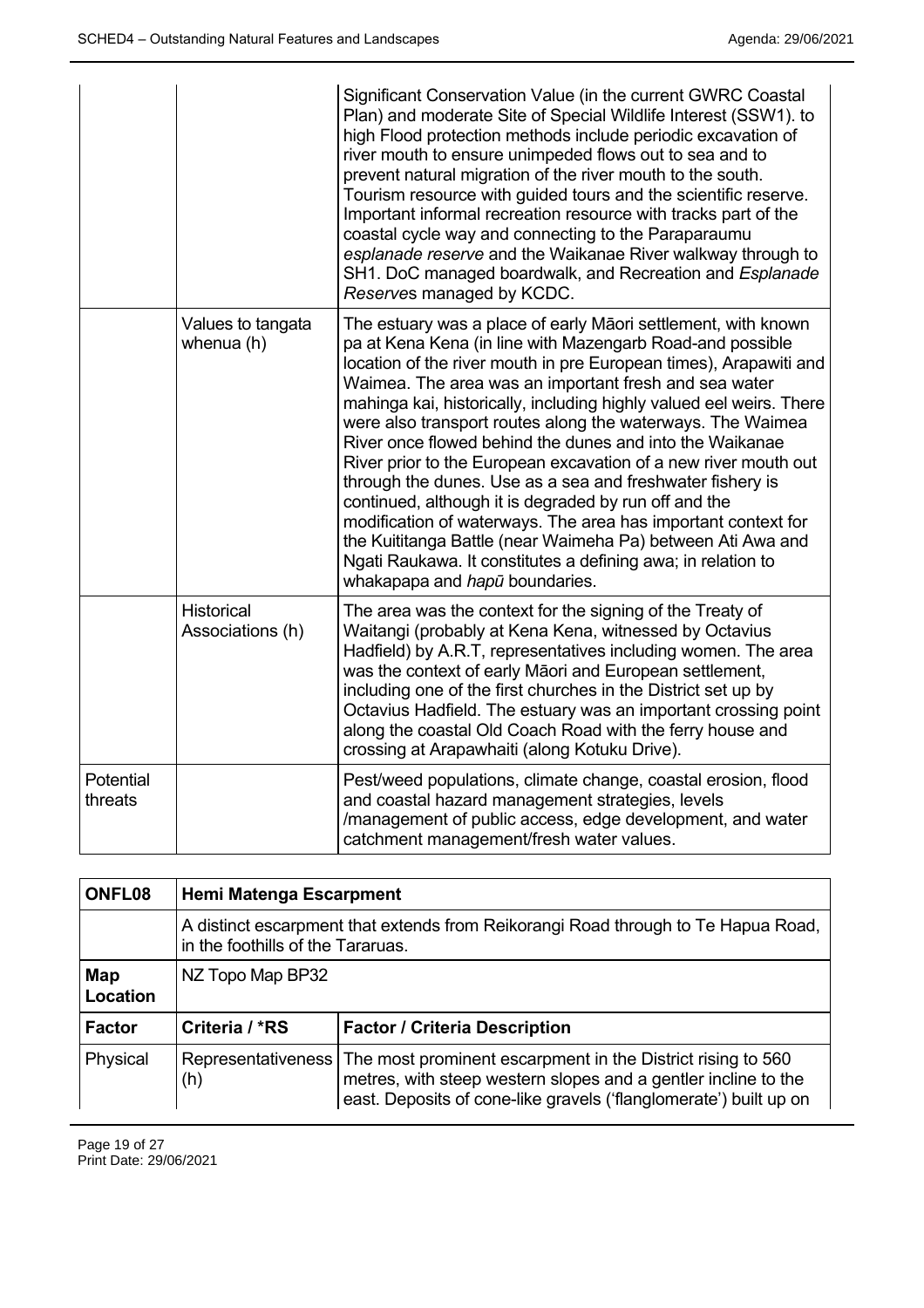|            |                                                              | the western slopes from accelerated erosion during the last Ice<br>Age are the most distinct in the District and probably steepened<br>by fault action. Slopes predominately covered by remnant and<br>regenerating kohekohe-tawa-titoki dominated forest, with areas<br>of broadleaf located on the upper slopes (including mature<br>kamahi, rimu and some rata) and is characteristic of historic<br>altitudinal vegetation patterns across much of the foothills.<br>Higher density of kohekohe on lower slopes probably induced by<br>disturbance (both earthquakes and human clearance). |
|------------|--------------------------------------------------------------|------------------------------------------------------------------------------------------------------------------------------------------------------------------------------------------------------------------------------------------------------------------------------------------------------------------------------------------------------------------------------------------------------------------------------------------------------------------------------------------------------------------------------------------------------------------------------------------------|
|            | Research and<br>education (h)                                | The escarpment is a well defined tectonic landform with<br>substantive bush areas and is accessible to the public<br>(Kohekohe, Parata and Te Au Route).                                                                                                                                                                                                                                                                                                                                                                                                                                       |
|            | Rarity (h)                                                   | It is the largest area of kohekohe dominated forest in the District<br>and forest of its type in New Zealand.                                                                                                                                                                                                                                                                                                                                                                                                                                                                                  |
|            | Ecosystem<br>functioning<br>(natural Science<br>factors) (h) | The escarpment contributes to existing ecological links between<br>Tararua ranges and the lowlands/Kapiti Island. Tributaries to the<br>Te Hapua Rd wetland areas and the Kapakapanui Stream (that<br>feeds into the Waikanae River) originate along the escarpments<br>eastern slopes. Vegetation allows near contiguous links with the<br>Kaitawa Reserve and Tararua Forest Park, linking montane to<br>lowland areas. Kohekohe provide substantial winter food source<br>for forest bird species, including bellbird and tui.                                                              |
| Perceptual | Coherence (h)                                                | Escarpment is part of a sequence that includes Paekākāriki,<br>Matahuika and Nikau. The landform is largely unmodified with a<br>distinct ridgeline and sweeping form with indigenous vegetation<br>retained along the majority of its extent. The reserve forms a<br>distinct boundary to the regular pattern of lifestyle-rural<br>residential development on the lower slopes.                                                                                                                                                                                                              |
|            | Memorability (h)                                             | It is a memorable feature due to its prominence along SH1 and<br>as an important backdrop/landmark for areas of settlement in<br>the southern parts of the District. Parata track lookout provides<br>expansive views of the coastline, Kapiti Island and the inland<br>ranges.                                                                                                                                                                                                                                                                                                                |
|            | Aesthetic<br>paradigm (h)                                    | The escarpment possesses strong picturesque qualities, as the<br>mid ground of a broader Tararua Range view and backdrop to<br>areas of settlement from Waikanae to Peka Peka.                                                                                                                                                                                                                                                                                                                                                                                                                 |
|            | Naturalness (h)<br>(Aesthetic values)                        | There is a moderate-high degree of natural character along the<br>southern end of the escarpment (the conservation zone)<br>associated with the distinct landform and continuous pattern of<br>indigenous vegetation in contrast to adjacent urban areas.<br>Natural character values are reduced by the exotic forestry<br>plantations and pastoral land use at northern extent of the<br>escarpment.                                                                                                                                                                                         |
|            | Expressiveness /<br>legibility (h)                           | Landforms are largely unmodified and expressive of both<br>tectonic activity and accelerated erosion and deposition of<br>gravels during the last Ice Age. The escarpment forms an<br>important landmark and edge to areas of settlement<br>(Waikanae).                                                                                                                                                                                                                                                                                                                                        |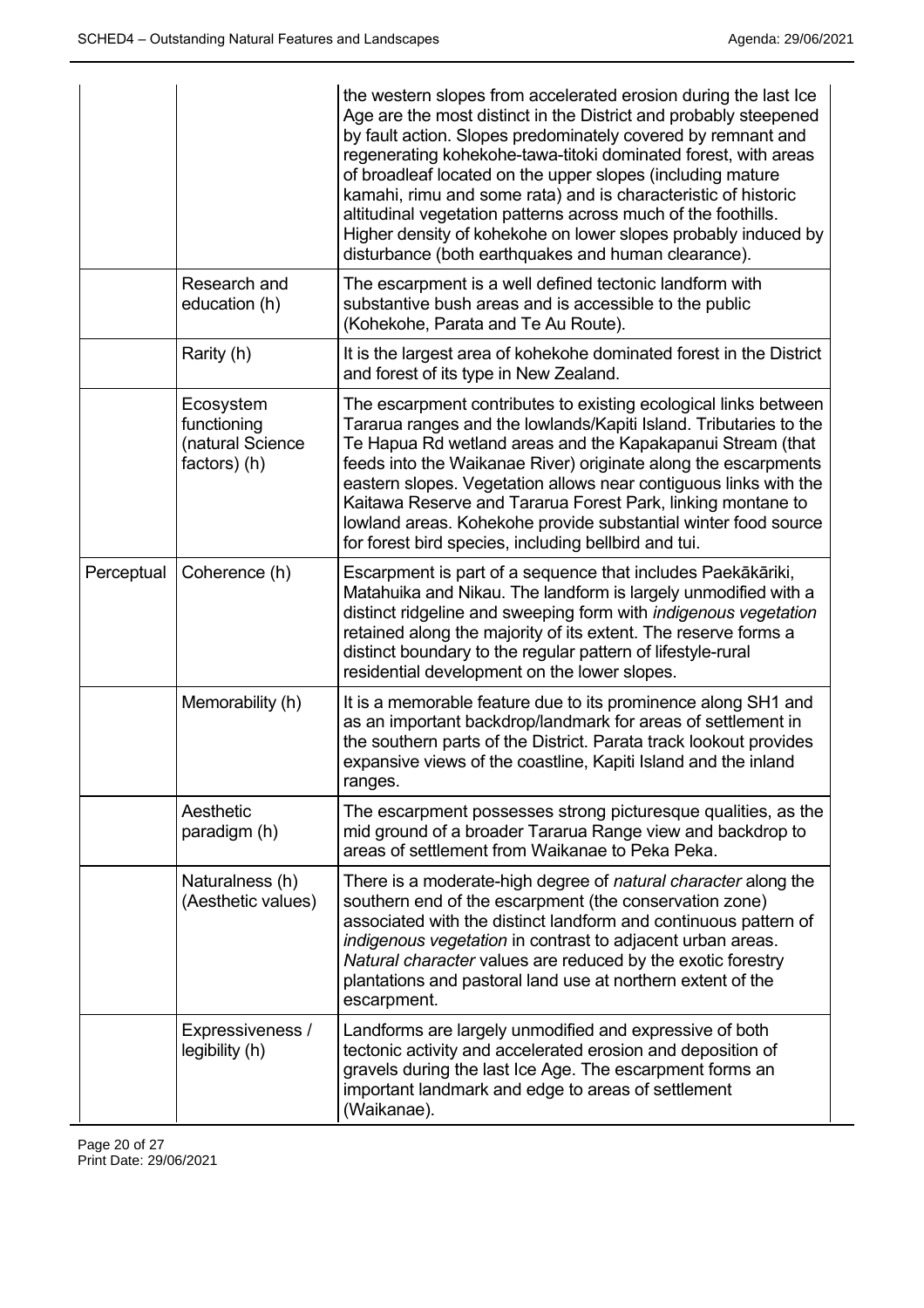|                      | Transient<br>values (m)                | Transient values are associated with the seasonal ranging<br>patterns of forest bird species from the Tararua Ranges.                                                                                                                                                                                                                                                                                                                                                             |
|----------------------|----------------------------------------|-----------------------------------------------------------------------------------------------------------------------------------------------------------------------------------------------------------------------------------------------------------------------------------------------------------------------------------------------------------------------------------------------------------------------------------------------------------------------------------|
| Associative          | Shared or<br>recognised<br>values (h)  | The majority extent of the escarpment is zoned as conservation<br>land. Other features recognised on the District Plan heritage<br>ecosites are: Hemi Matenga kohekohe-tawa-tioki Forest<br>(national significance). Recreational tracks (off Kakariki Grove<br>and Tui Cres) provide expansive views of the coastal area with<br>Te Au as the highest point. Landscape highly valued as a<br>backdrop to residential and rural residential areas located on the<br>lower slopes. |
|                      | Values to tangata<br>whenua (mh)       | The reserve land was originally owned by Hemi Matenga,<br>brother of Wiremu Parata, both members of a distinguished<br>Ngati Toa family. Māori land ownership is continued on the<br>eastern slopes behind the escarpment.                                                                                                                                                                                                                                                        |
|                      | <b>Historical</b><br>associations (mh) | The Reserve area is part of the wider 'Matenga Estate'<br>established in 1956 as a subdivision contribution.                                                                                                                                                                                                                                                                                                                                                                      |
| Potential<br>threats |                                        | [residential] development typologies within and adjacent to the<br>ONL including effects of perceptions of natural character/views<br>of the escarpment, earthworks including tracks, plantation forest<br>management (harvesting schedules), infrastructure<br>development/upgrades, pest/weed populations                                                                                                                                                                       |

| ONFL09          | <b>Whareroa Dunelands</b>                                                                                                                                                                                                                                                                 |                                                                                                                                                                                                                                                                                                                                                                               |
|-----------------|-------------------------------------------------------------------------------------------------------------------------------------------------------------------------------------------------------------------------------------------------------------------------------------------|-------------------------------------------------------------------------------------------------------------------------------------------------------------------------------------------------------------------------------------------------------------------------------------------------------------------------------------------------------------------------------|
|                 | The coastal dunelands and wetland areas north of Paekākāriki, that extends to the<br>west of SH1 and north to the settlement of Raumati South. The area is managed by<br>Greater Wellington Regional Council as the QE Park and by Department of<br>Conservation as the MacKay's Wetland. |                                                                                                                                                                                                                                                                                                                                                                               |
| Map<br>Location | NZ Topo Map BP32                                                                                                                                                                                                                                                                          |                                                                                                                                                                                                                                                                                                                                                                               |
| <b>Factor</b>   | Criteria / *RS                                                                                                                                                                                                                                                                            | <b>Factor / Criteria Description</b>                                                                                                                                                                                                                                                                                                                                          |
| Physical        | (mh)                                                                                                                                                                                                                                                                                      | Representativeness   The Whareroa dune landforms are part of a much larger dune<br>sequence that extends between the Whanganui River and<br>Paekākāriki. Small areas of regenerating indigenous coastal<br>dune and wetland vegetation are representative of successional<br>patterns on young dunes through the District.                                                    |
|                 | Research and<br>education (mh)                                                                                                                                                                                                                                                            | There is a well defined pattern of foredune and consolidated<br>inland dunes that is expressive of distinct dune formation series,<br>with some peat based wetland areas retained near MacKay's<br>crossing and Poplar Avenue. The Whareroa Dunes are<br>recognised by the New Zealand Geological Society to be of<br>regional significance and scientific/educational value. |
|                 | Rarity (mh)                                                                                                                                                                                                                                                                               | One of the most substantial sequences of unmodified dune<br>landforms within the District. Indigenous foredune, dune<br>shrubland, forest and wetland vegetation present are<br>recognised as nationally under-represented habitat types by                                                                                                                                   |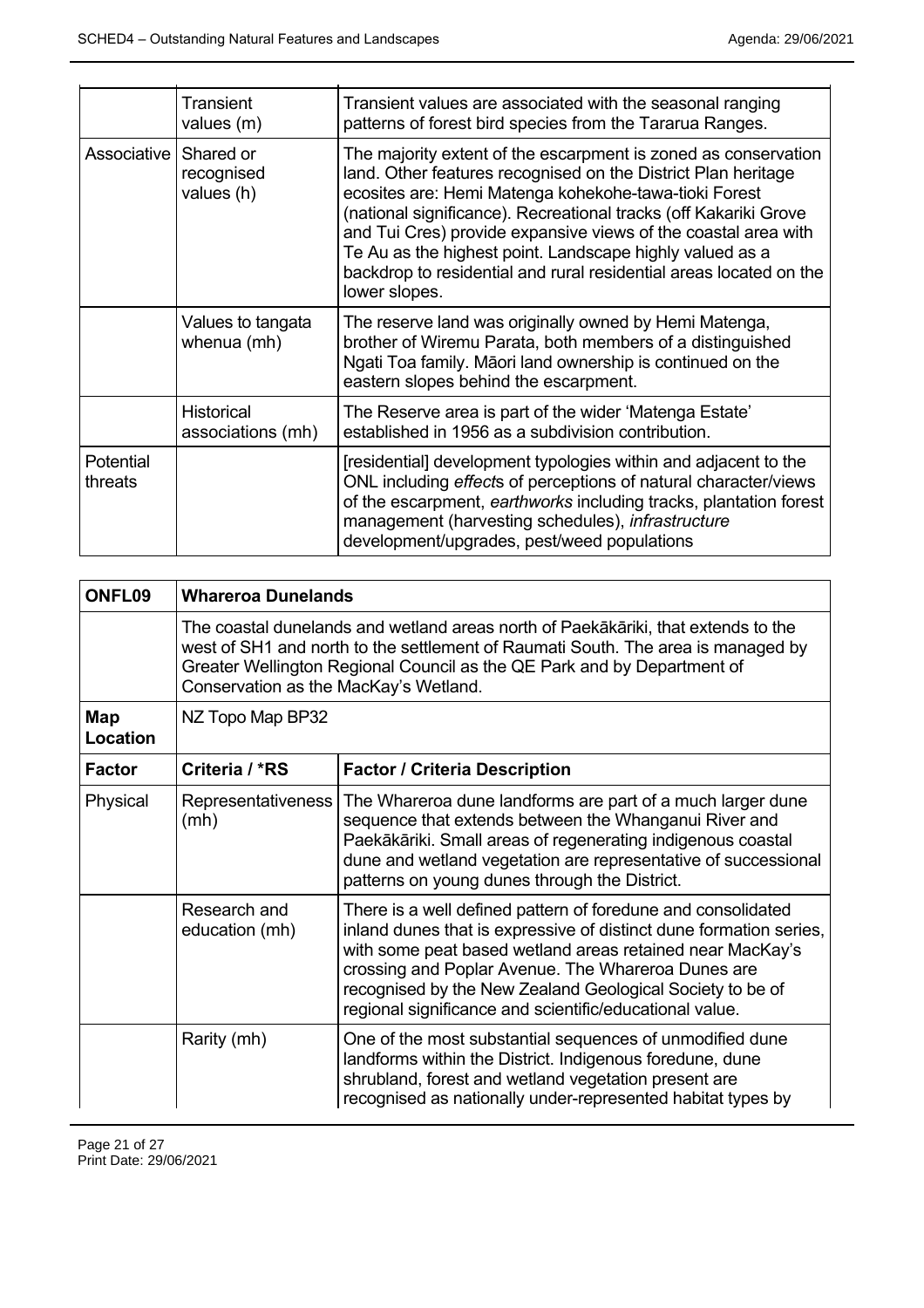|             |                                    | Department of Conservation. The kahikatea remnant near<br>MacKay's Crossing is rare in the Foxton Ecological District.                                                                                                                                                                                                                                                                                                                                                                                                                                                                                                                                                                                                                                                                                                                                                                                                                                                                                                                                                                |
|-------------|------------------------------------|---------------------------------------------------------------------------------------------------------------------------------------------------------------------------------------------------------------------------------------------------------------------------------------------------------------------------------------------------------------------------------------------------------------------------------------------------------------------------------------------------------------------------------------------------------------------------------------------------------------------------------------------------------------------------------------------------------------------------------------------------------------------------------------------------------------------------------------------------------------------------------------------------------------------------------------------------------------------------------------------------------------------------------------------------------------------------------------|
|             | Ecosystem<br>functioning (mh)      | The park has highly modified vegetation patterns, with over 3/4<br>of the area under pasture. Regenerating areas are associated<br>with managed areas near the main park buildings, the streams<br>and the foredune near the mouth of Whareroa. More extensive<br>areas of patchy shrubland and broadleaf forest are located north<br>of Whareroa stream. Ecological values of the wetland<br>vegetation have been enhanced by recent stock exclusion and<br>restoration. The hydrological patterns are highly modified<br>(Whareroa Stream in particular), but areas ephemeral ponding<br>have been retained. Riparian vegetation is now being restored<br>along the two main streams (Wainui and the Whareroa), and<br>over 17Ha of wetland area (although largely constructed) is<br>fenced. A broad range of habitats and restoration projects<br>support increasing populations of exotic and indigenous birds,<br>including the rare kakariki (Paekākāriki namesake). Higher<br>freshwater values in the Wainui stream support populations of<br>long fin eel and giant kokopu. |
| Perceptual  | Coherence (mh)                     | Identifiable patterns of landform, landcover and land use are<br>most evident along the foreshore, where the dunes are largely<br>unmodified and patches of regenerating mahoe dominated bush<br>occur.                                                                                                                                                                                                                                                                                                                                                                                                                                                                                                                                                                                                                                                                                                                                                                                                                                                                               |
|             | Memorability (mh)                  | It is a memorable feature due to the undulating sequence of the<br>dune landforms, the patterns of hydrology and the sequence of<br>views this area affords of Kapiti Island, the wider coastal<br>environment (including the south island) and the landmark razor<br>back ridge of Transmission Gully and Wainui in the Akatarawa<br>region.                                                                                                                                                                                                                                                                                                                                                                                                                                                                                                                                                                                                                                                                                                                                         |
|             | Aesthetic<br>paradigm (mh)         | Picturesque qualities of this feature are associated with the<br>undulating topography, pastoral land use and the sequence of<br>views experienced that vary in terms of open-ness and<br>enclosure and feature known landmarks.                                                                                                                                                                                                                                                                                                                                                                                                                                                                                                                                                                                                                                                                                                                                                                                                                                                      |
|             | Naturalness (mh)                   | The area has a moderate degree of natural character as a<br>result of the dune landform, unmodified sections of the<br>waterways and wetland, the dominance of coastal processes<br>and the relative absence of buildings (in contrast with the<br>surrounding urban areas). The beach areas adjacent to the park<br>provide more of a wilderness experience.                                                                                                                                                                                                                                                                                                                                                                                                                                                                                                                                                                                                                                                                                                                         |
|             | Expressiveness /<br>legibility (h) | The feature is expressive of coastal processes and lowland<br>hydrological patterns and forms a distinct landmark near the<br>southern extent of the District.                                                                                                                                                                                                                                                                                                                                                                                                                                                                                                                                                                                                                                                                                                                                                                                                                                                                                                                        |
|             | <b>Transient</b><br>values (mh)    | Transient bird and fish populations feature, with other seasonal<br>patterns related to coastal processes, as well as the incidence<br>of salt laden winds.                                                                                                                                                                                                                                                                                                                                                                                                                                                                                                                                                                                                                                                                                                                                                                                                                                                                                                                           |
| Associative | Shared or<br>recognised            | MacKay's wetland is zoned as a conservation area and QE<br>Park as an open space zone. Other features that are                                                                                                                                                                                                                                                                                                                                                                                                                                                                                                                                                                                                                                                                                                                                                                                                                                                                                                                                                                        |

Page 22 of 27 Print Date: 29/06/2021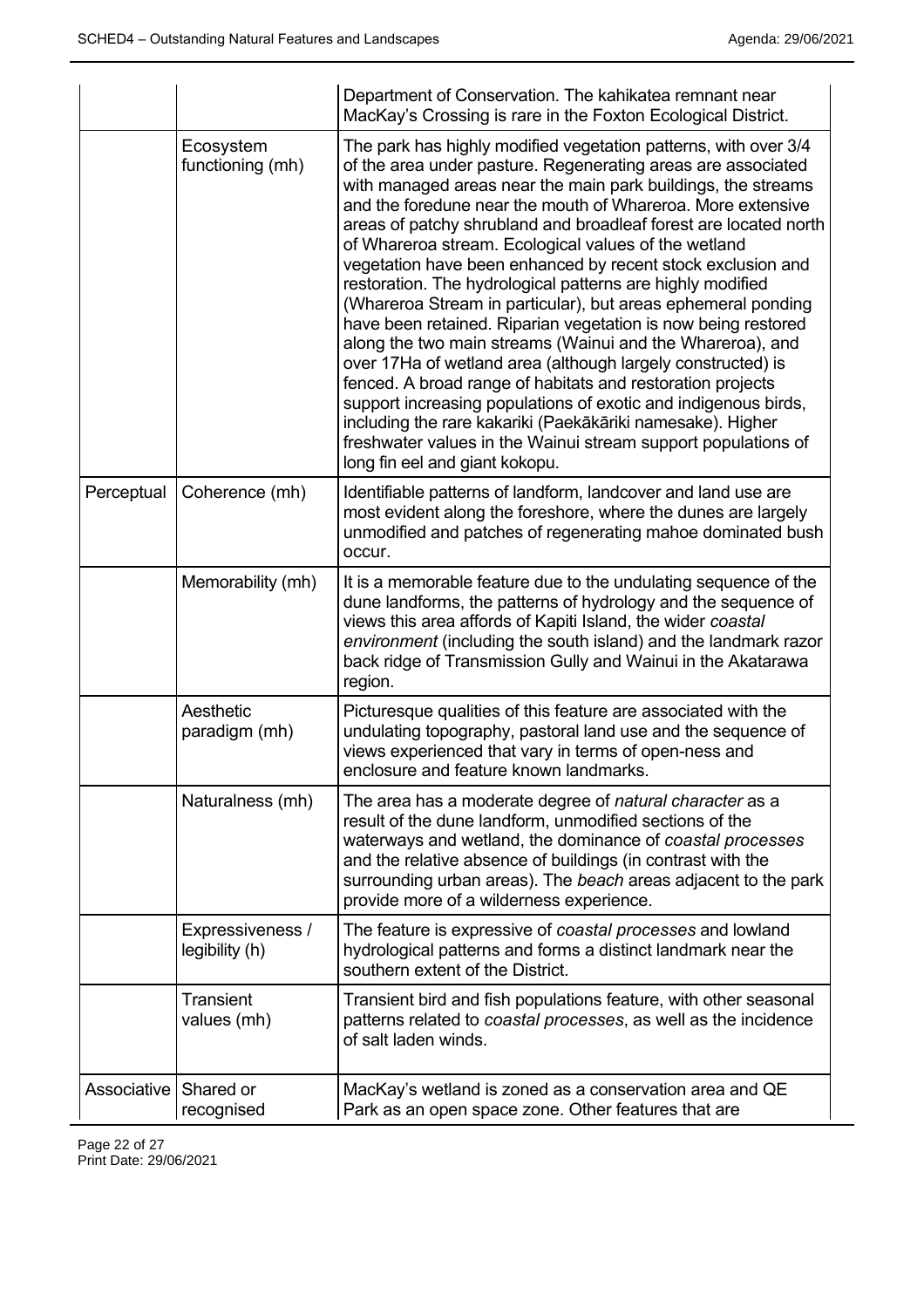|                      | values (h)                      | recognised in the District Plan are: ecological heritage sites<br>including the coastal foredunes and MacKay's Crossing<br>Wetland (regional significance) and kahikatea and manuka<br>wetland (District significance) with wetland and foredune areas<br>also recognised by Department of Conservation as RAP sites;<br>heritage buildings linked to the formation of the park and the US<br>Marine Corps encampment; and a waahi tapu site - the<br>Aperahama Mutu-Mira Whanau Cemetery. Other burial sites,<br>middens and oven sites within the foredunes are recognised by<br>the New Zealand Archaeological Association. There are also<br>known pa sites at Wainui and Whareroa Streams. The park is<br>highly valued as a recreational resource with the dune lands<br>providing a popular holiday camp, an extensive network of picnic<br>areas, cycle, pedestrian and horse riding tracks and<br>whitebaiting areas. In addition, a range of beach activities extend<br>from the settlements of Paekākāriki and Raumati South along<br>the foreshore. |
|----------------------|---------------------------------|-----------------------------------------------------------------------------------------------------------------------------------------------------------------------------------------------------------------------------------------------------------------------------------------------------------------------------------------------------------------------------------------------------------------------------------------------------------------------------------------------------------------------------------------------------------------------------------------------------------------------------------------------------------------------------------------------------------------------------------------------------------------------------------------------------------------------------------------------------------------------------------------------------------------------------------------------------------------------------------------------------------------------------------------------------------------|
|                      | Values to tangata<br>whenua (h) | The area is associated with a significant sequence of<br>archaeological sites within the foredunes, including waahi tapu<br>and known pa sites.                                                                                                                                                                                                                                                                                                                                                                                                                                                                                                                                                                                                                                                                                                                                                                                                                                                                                                                 |
|                      | Historical<br>associations (h)  | The area is a place of early settlement by Māori and Europeans<br>and associated with whaling stations on the mainland<br>complementing those on Kapiti Island and farming practices as<br>part of the 'Wareroa' Block. Known site of early transportation<br>routes; the Old Coach Road along the beach and MacKay's<br>(rail) crossing established in the early 1900s. Formation of the<br>park linked with land acquired for the US Marine Corps<br>encampment in the 1940's where over 15,000 men were<br>housed in temporary dwellings (and an area above MacKay's<br>Crossing to the east of SH1). The Park was founded in 1953 to<br>commemorate the Queen's visit and quickly became a popular<br>weekend and holiday destination for generations of locals and<br>other visitors.                                                                                                                                                                                                                                                                      |
| Potential<br>threats |                                 | Coastal erosion, water catchment management/fresh water<br>values, visitor numbers/activities and effects on indigenous flora<br>and fauna and dune landforms, pest populations.                                                                                                                                                                                                                                                                                                                                                                                                                                                                                                                                                                                                                                                                                                                                                                                                                                                                                |

| ONFL <sub>10</sub> | <b>Akatarawa Corridor</b> |                                                                                                                                                                                         |
|--------------------|---------------------------|-----------------------------------------------------------------------------------------------------------------------------------------------------------------------------------------|
|                    | Paraparaumu Reserve.      | Eastern range of the Akatarawa area that extends along the Maunganui-Papakirae<br>ridge including parts of the Akatarawa Forest Park and the Maungakotuktuku and                        |
| Map<br>Location    | NZ Topo Map BP32          |                                                                                                                                                                                         |
| Factor             | Criteria / *RS            | <b>Factor / Criteria Description</b>                                                                                                                                                    |
| Physical           | Representativeness<br>(h) | The ranges are expressive of uplift and the slip-strike Ohariu<br>and Akatarawa faults. Landforms are comprised of uplifted<br>Torlesse supergroup greywacke, with Maunganui Peak above |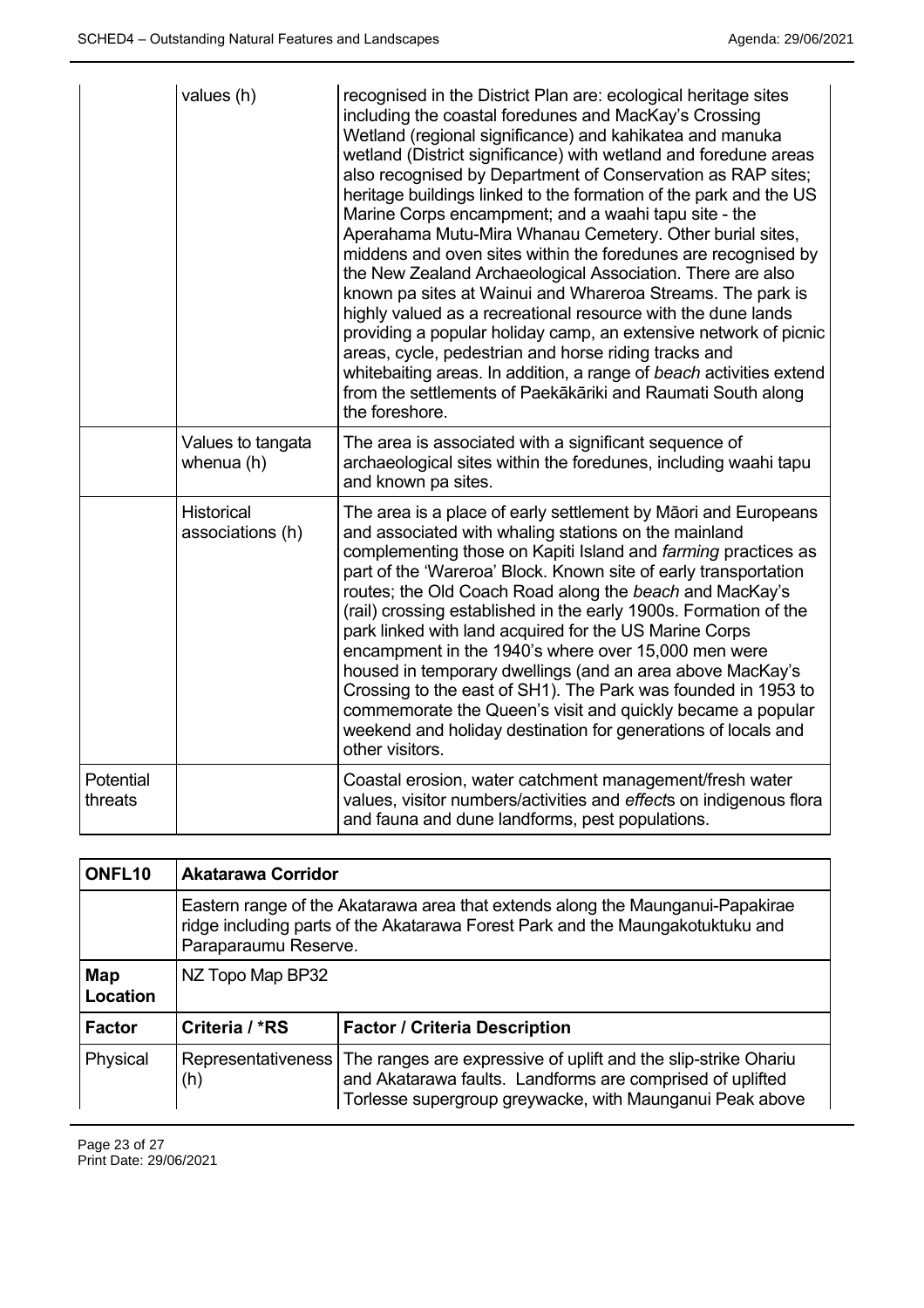|             |                                       | 700 metres. Significant areas of <i>indigenous vegetation</i> have<br>been retained in this landscape including primary forest with<br>kamahi and Tararua ecodomains represented.                                                                                                                                                                                                         |
|-------------|---------------------------------------|-------------------------------------------------------------------------------------------------------------------------------------------------------------------------------------------------------------------------------------------------------------------------------------------------------------------------------------------------------------------------------------------|
|             | Research and<br>education (h)         | Landforms are expressive of tectonic uplift as well as alluvial<br>and colluvial processes. The ranges support significant areas of<br>podocarp/tawa and podocarp/kamahi forest with remnants of<br>loess influenced lowland tawa-nikau forest. These areas provide<br>habitat for a diverse range of indigenous bird and insect species<br>that are enhanced by pest control programmes. |
|             | Rarity (h)                            | The area provides habitat for kaka and kakariki and<br>invertebrates that are rare on the mainland.                                                                                                                                                                                                                                                                                       |
|             | Ecosystem<br>functioning (h)          | Forms part of an important lower foothill corridor that extends<br>from the Hutt Valley District through to the Kapiti Coast<br>lowlands, with highly varied habitats for indigenous flora and<br>fauna. Forms the headwaters of most streams in the southern<br>part of the District and is and important part of the Waikanae<br>River catchment.                                       |
| Perceptual  | Coherence (mh)                        | The corridor is aligned with a distinct north east tending<br>ridgeline, with a sequence of identifiable peaks and spurs.<br>Landforms are predominately unmodified, with vegetation<br>patterns clearly expressive of varying soil conditions and<br>altitude.                                                                                                                           |
|             | Memorability (mh)                     | A memorable landscape due to the extent of the indigenous<br>vegetation cover and its association the Maunganui-Papakirae<br>ridge and as a back drop to the Maungakotukutuku Valley.                                                                                                                                                                                                     |
|             | Aesthetic<br>paradigm (mh)            | Picturesque qualities associated with views afforded from public<br>roads and areas of settlement; as the mid and foreground<br>element enclosing valley systems and providing opportunities<br>for a more accessible 'wilderness' experience than in the main<br>Tararua ranges.                                                                                                         |
|             | Naturalness (mh)                      | Associated with a moderate-high degree of natural character,<br>as patterns of landform and hydrology, largely unmodified and<br>landcover including remnant primary forest and enhanced by<br>active restoration programmes.                                                                                                                                                             |
|             | Expressiveness /<br>legibility (h)    | The ranges are very expressive of tectonic uplift and alluvial<br>processes and distinct altitudinal ecodomains. Peaks along the<br>ridgeline comprise well known landmarks and edge to the<br>southern end of the District.                                                                                                                                                              |
|             | Transient<br>values (m)               | Associated with the ranging patterns of indigenous fauna, with<br>forest birds more evident in lowland areas during the colder<br>months.                                                                                                                                                                                                                                                 |
| Associative | Shared or<br>recognised<br>values (h) | The Akatarawa connects part of the Regional Council's<br>Akatarawa Forest Park and Department of Conservation's<br>Maungakotukutuku and Paraparaumu scenic reserve zoned as<br>conservation land and these hills are known as the<br>'Maungatooks'. Other features identified in the District Plan<br>include: heritage ecosites that extend along the corridor and                       |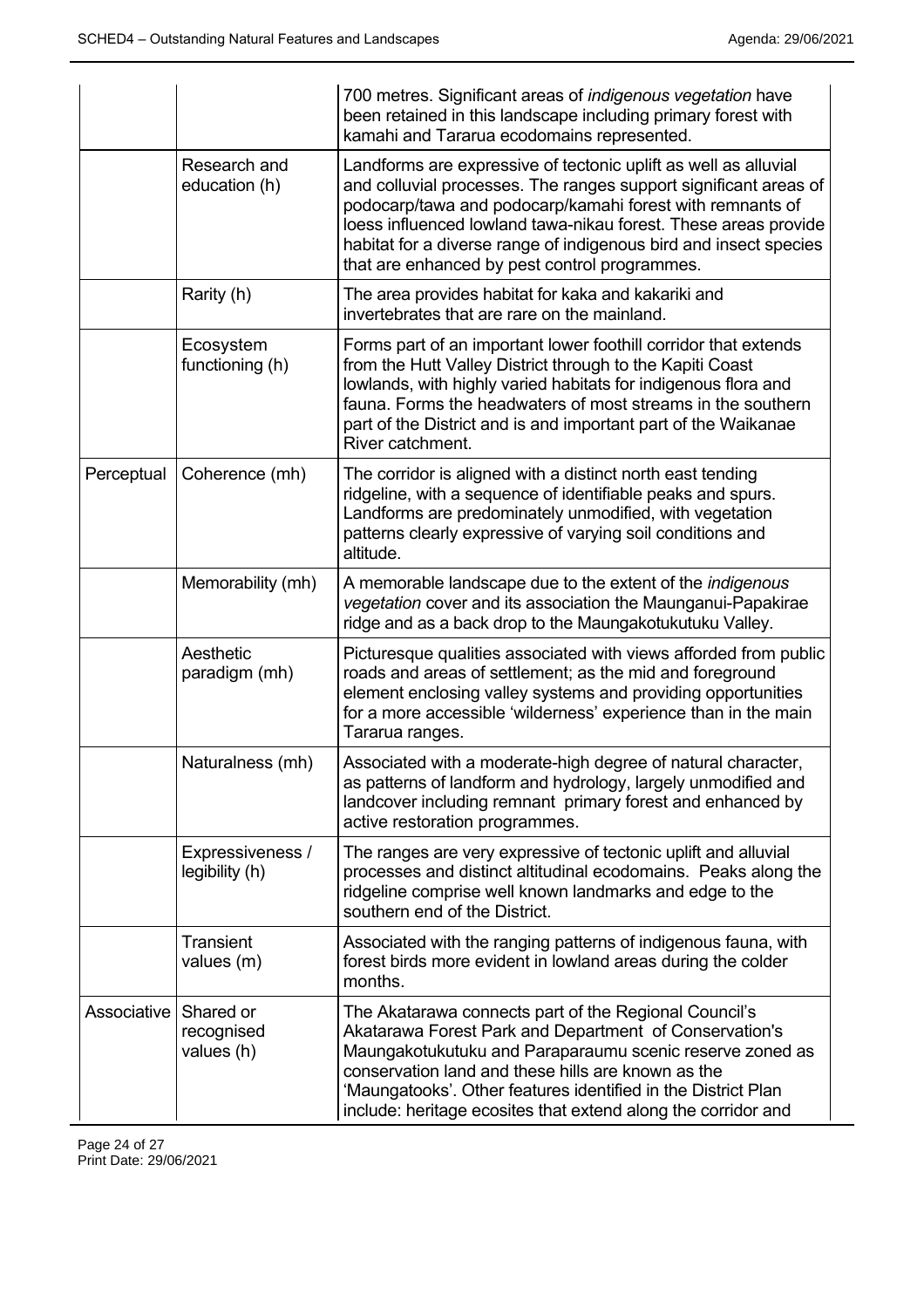|                      |                                        | form part of the 42,000 ha the Tararua range wilderness area.<br>Part of the southern water catchment area. Combined with the<br>main Tararua ranges, the corridor has a significant role in<br>conserving the indigenous biodiversity of the lower North Island<br>and a crucial role in conserving water quality and supply, while<br>minimising flood risk to the surrounding lowland areas. The<br>Akatarawa Forest Park is a significant tourism and recreation<br>resource providing hunting areas as well as 4WD, horse-riding<br>walking and cycling tracks; part of the internationally renowned<br>Karapoti Classic. |
|----------------------|----------------------------------------|--------------------------------------------------------------------------------------------------------------------------------------------------------------------------------------------------------------------------------------------------------------------------------------------------------------------------------------------------------------------------------------------------------------------------------------------------------------------------------------------------------------------------------------------------------------------------------------------------------------------------------|
|                      | Values to tangata<br>whenua (mh)       | Area valued historically for forest resources and accessible<br>along the Maungakotukutuku Stream. Māori names for most of<br>the peaks and waterways indicate long held associations with<br>significance to particular iwi and hapū.                                                                                                                                                                                                                                                                                                                                                                                         |
|                      | <b>Historical</b><br>associations (mh) | Maungakotuktuku Road associated with native timber milling<br>and early productive <i>farming</i> activities in the District with older<br>farm buildings retained near the entrance to the Akatarawa<br>Forest Park. Area also known for deer farming during the 1970s.                                                                                                                                                                                                                                                                                                                                                       |
| Potential<br>threats |                                        | Vegetation clearance: earthworks including tracks, [residential]<br>development on non conservation land; building typologies,<br>location, <i>height</i> , density, pest populations, <i>infrastructure</i><br>development/upgrade                                                                                                                                                                                                                                                                                                                                                                                            |

| ONFL11          | Paekākāriki Escarpment        |                                                                                                                                                                                                                                                                                                      |
|-----------------|-------------------------------|------------------------------------------------------------------------------------------------------------------------------------------------------------------------------------------------------------------------------------------------------------------------------------------------------|
|                 | Paekākāriki settlement.       | The steep coastal escarpment, elevated dunes and rocky foreshore south of                                                                                                                                                                                                                            |
| Map<br>Location | NZ Topo Map BP32              |                                                                                                                                                                                                                                                                                                      |
| <b>Factor</b>   | Criteria / *RS                | <b>Factor / Criteria Description</b>                                                                                                                                                                                                                                                                 |
| Physical        | Representativeness<br>(h)     | The escarpment and rocky shoreline with elevated dunes are<br>expressive of tectonic uplift and coastal and colluvial/alluvial<br>processes. The vegetation patterns are representative of<br>exposed coastal forest, an important characteristic of the<br>District and widespread historically.    |
|                 | Research and<br>education (h) | The escarpment, rocky foreshore and dune landforms<br>represent geological and ecological features of local and<br>regional significance. It is prominently located with public<br>viewpoints along the Centennial Highway and access via<br>Paekākāriki Hill Road and the railway escarpment track. |
|                 | Rarity (h)                    | The narrow extent of the coastal plain and the rocky foreshore<br>are a unique feature of this part of the District reflecting current<br>patterns of coastal erosion. Coastal indigenous vegetation is<br>recognised as an under-represented habitat nationally.                                    |
|                 | Ecosystem<br>functioning (h)  | Kohekohe coastal forest degraded and exposed; provides minor<br>habitat for indigenous fauna. The coastal areas support rocky                                                                                                                                                                        |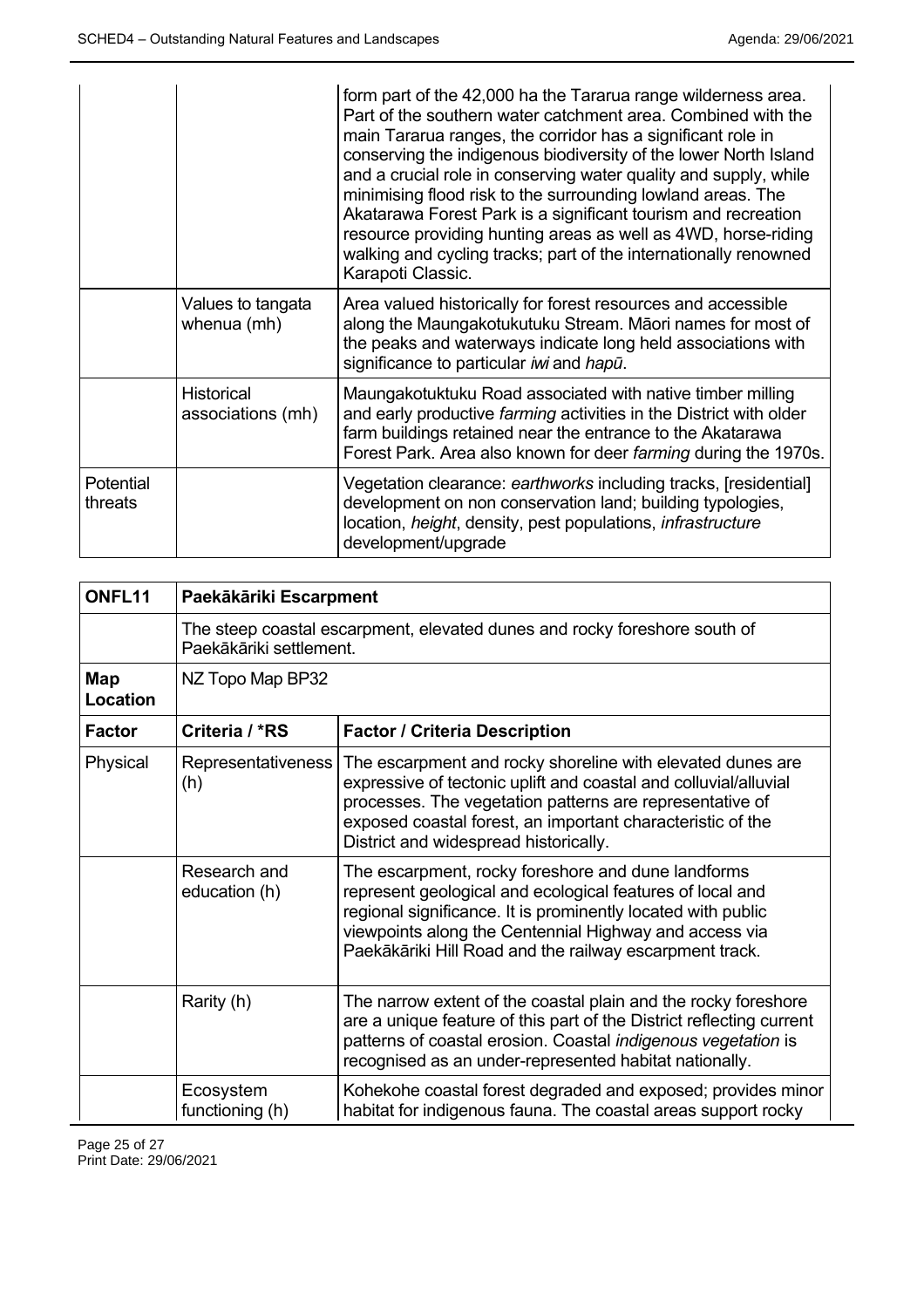|             |                                    | shore shellfish species and shallow water fisheries.                                                                                                                                                                                                                                                                                                                                                                                                                                                                                                                                                                                                                                                                                                                                                                                     |
|-------------|------------------------------------|------------------------------------------------------------------------------------------------------------------------------------------------------------------------------------------------------------------------------------------------------------------------------------------------------------------------------------------------------------------------------------------------------------------------------------------------------------------------------------------------------------------------------------------------------------------------------------------------------------------------------------------------------------------------------------------------------------------------------------------------------------------------------------------------------------------------------------------|
| Perceptual  | Coherence (h)                      | The patterns of landcover and land use strongly reflect<br>underlying landforms and proximity to the coast, including the<br>alignment the main transportation routes directly along the base<br>of the escarpment.                                                                                                                                                                                                                                                                                                                                                                                                                                                                                                                                                                                                                      |
|             | Memorability (h)                   | Scenic qualities are associated with the steep escarpment, the<br>exposed coastline and the expansive views this area affords of<br>the coast through to Paraparaumu, Kapiti Island and the wider<br>coastal environment. Views of this landscape often feature in<br>promotional material and in holiday snap shots.                                                                                                                                                                                                                                                                                                                                                                                                                                                                                                                    |
|             | Aesthetic<br>paradigm (h)          | Sublime qualities of this landscape are associated with the<br>scale of the escarpment and its proximity to the coast and main<br>transportation routes, the sense of wilderness along the coast<br>and the 'precariousness' of the transportation routes.                                                                                                                                                                                                                                                                                                                                                                                                                                                                                                                                                                               |
|             | Naturalness (h)                    | A high degree of natural character is associated with the<br>prominent escarpment landform and the rocky foreshore. The<br>dominance and dynamics of the coastal processes, the<br>absence of buildings across much of this landscape and the<br>unmodified foredunes (Paekākāriki Domain-Ames St Park) all<br>contribute to the sense of wilderness.                                                                                                                                                                                                                                                                                                                                                                                                                                                                                    |
|             | Expressiveness /<br>legibility (h) | The site is expressive of both tectonic and coastal processes.<br>The coastal escarpment forms an important landmark that<br>defines the southern extent of the District.                                                                                                                                                                                                                                                                                                                                                                                                                                                                                                                                                                                                                                                                |
|             | Transient values (h)               | Transient values relate to the effects of diurnal and seasonal<br>climatic conditions on coastal erosion processes and the<br>incidence of strong salt laden winds, sea spray etc.                                                                                                                                                                                                                                                                                                                                                                                                                                                                                                                                                                                                                                                       |
| Associative | Shared or<br>recognised            | The Paekākāriki domain/Ames Street Park and the area along                                                                                                                                                                                                                                                                                                                                                                                                                                                                                                                                                                                                                                                                                                                                                                               |
|             | values (h)                         | the Paekākāriki escarpment are zoned open space. Other<br>features recognised in the District Plan are: the mahoe forest on<br>the Ames Street dunes and the Kohekohe forest along the<br>escarpment, both recognised as ecological heritage sites; and a<br>heritage group of pohutakawa and cabbage trees opposite the<br>'Fishermans Table restaurant'. Midden, pits and a defensible Pa<br>site are recognised by the New Zealand Archaeological<br>Association along the upper slopes of the escarpment. Popular<br>recreational tracks located along the railway escarpment and in<br>Ames Street Park with access to an uninhabited section of the<br>beach; once a residential area with houses removed due to<br>coastal erosion. Valued lookout points and memorial along the<br>Centennial Highway and Paekākāriki Hill Road. |